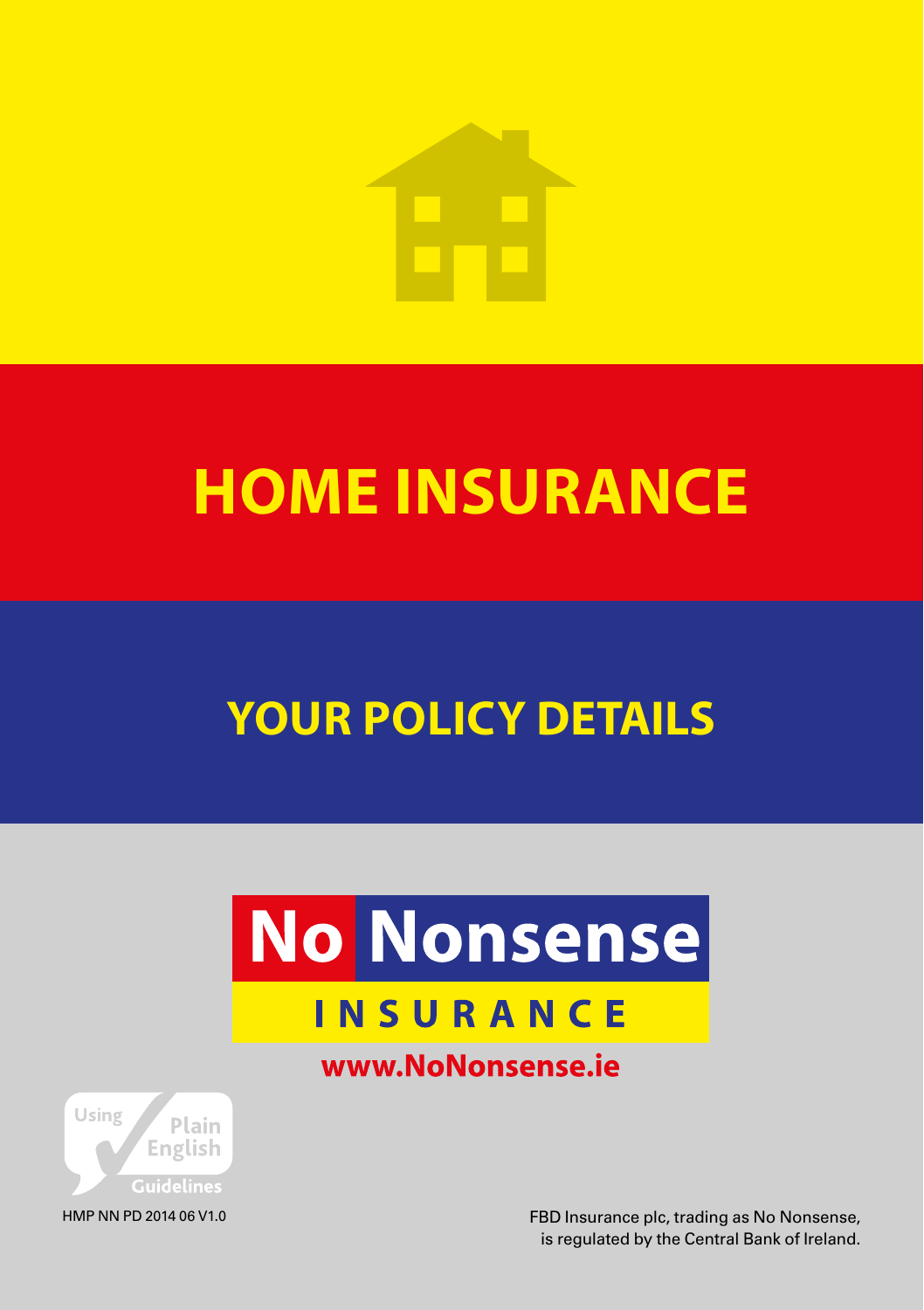## Welcome to No Nonsense

Thank **you** for choosing to insure **your home** with No Nonsense.

At No Nonsense **we** aim to provide **our** customers with value for money home insurance without compromising on service. **We** hope to provide **you** with all the cover **you** need at a price **you** can afford. **We** do this by stripping out the covers that are often bundled into a home policy and allowing **you** to select just the covers that suit **your** needs and are within **your** budget.

**Your policy** document should be read together with **your schedule** and **we** recommend that both are read carefully. **Your schedule** will outline which sections of the **policy** and **endorsements** apply to **you**. In addition, **we** recommend that **you** keep a copy of **your proposal form** or **statement of fact** for **your** records.

There are general conditions and exceptions which apply to the whole **policy** together with exceptions, conditions and limitations which apply to the individual sections. **You** should read all aspects of **your policy** and contact **us** if **you** have any queries.

**We** hope **you** are happy with **your** new home insurance **policy** and will remain a satisfied customer of No Nonsense for years to come.

Ground fromey

**Bronagh Twomey** Group Head of Marketing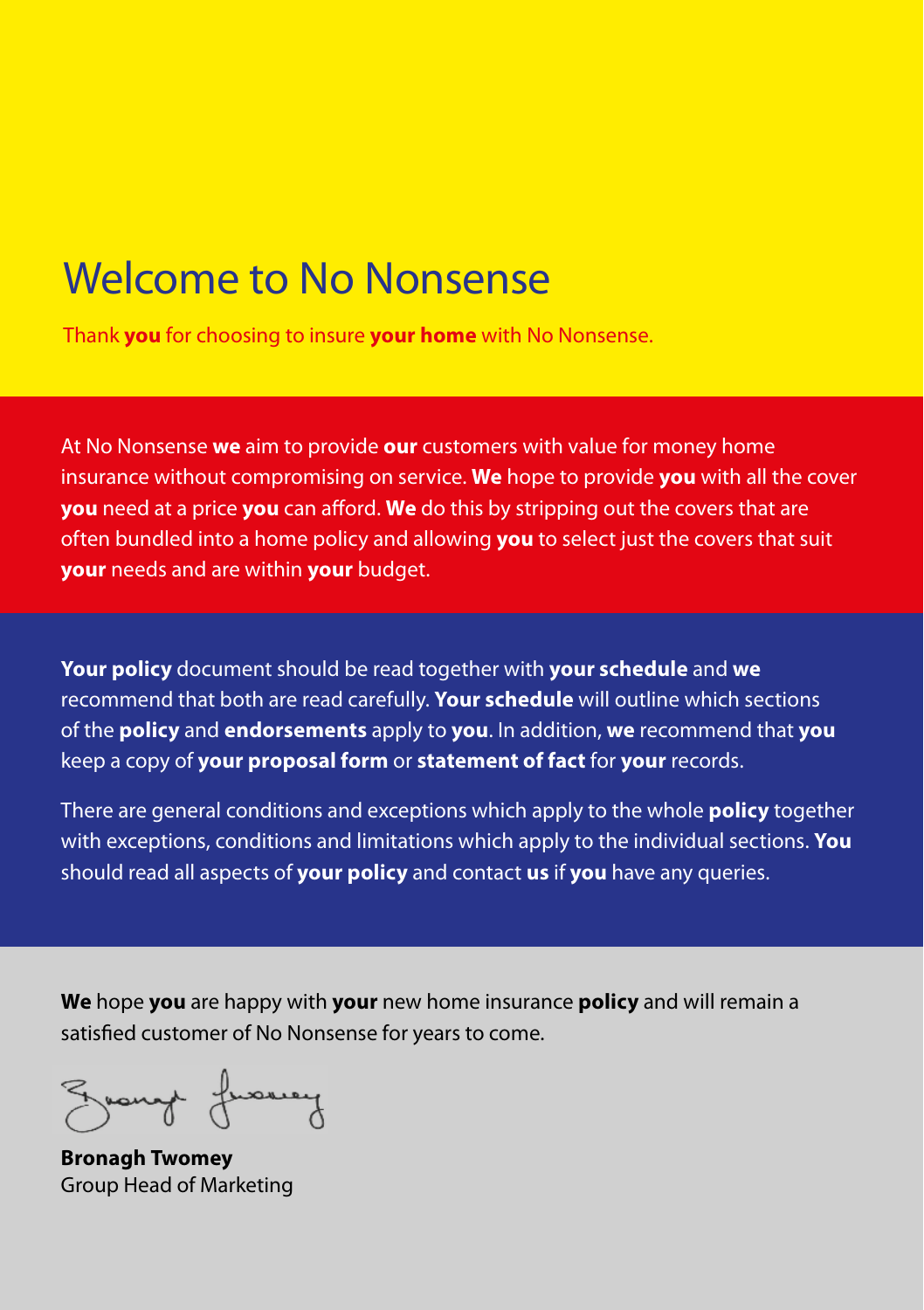## **Useful contact numbers**

| Customer service           | Phone: 1890 25 27 37 |
|----------------------------|----------------------|
| Claims service             | Phone: 1890 685 685  |
| Home emergency assistance* | Phone: 1890 583 583  |

**We** may monitor and record telephone calls for training and verification purposes, to administer **your** insurance and in order to improve **our** service. **We** also do this to detect and prevent fraud.

\* This service only applies if **you** have purchased this optional cover and it appears on **your schedule**.



| Introduction to your policy and duty of disclosure | 2  |
|----------------------------------------------------|----|
| <b>Definitions</b>                                 | 3  |
| How we will settle your claim                      | 5  |
| <b>General conditions of the policy</b>            | 7  |
| <b>Claims conditions</b>                           | 9  |
| <b>General exceptions of the policy</b>            | 11 |
| <b>Section 1A - Buildings cover</b>                | 13 |
| <b>Section 1B - Contents cover</b>                 | 18 |
| <b>Optional benefits under Section 1</b>           | 20 |
| Section 2 - Home emergency assistance              | 22 |
| <b>Section 3 - All risks cover</b>                 | 24 |
| Section 4 - Personal liability protection          |    |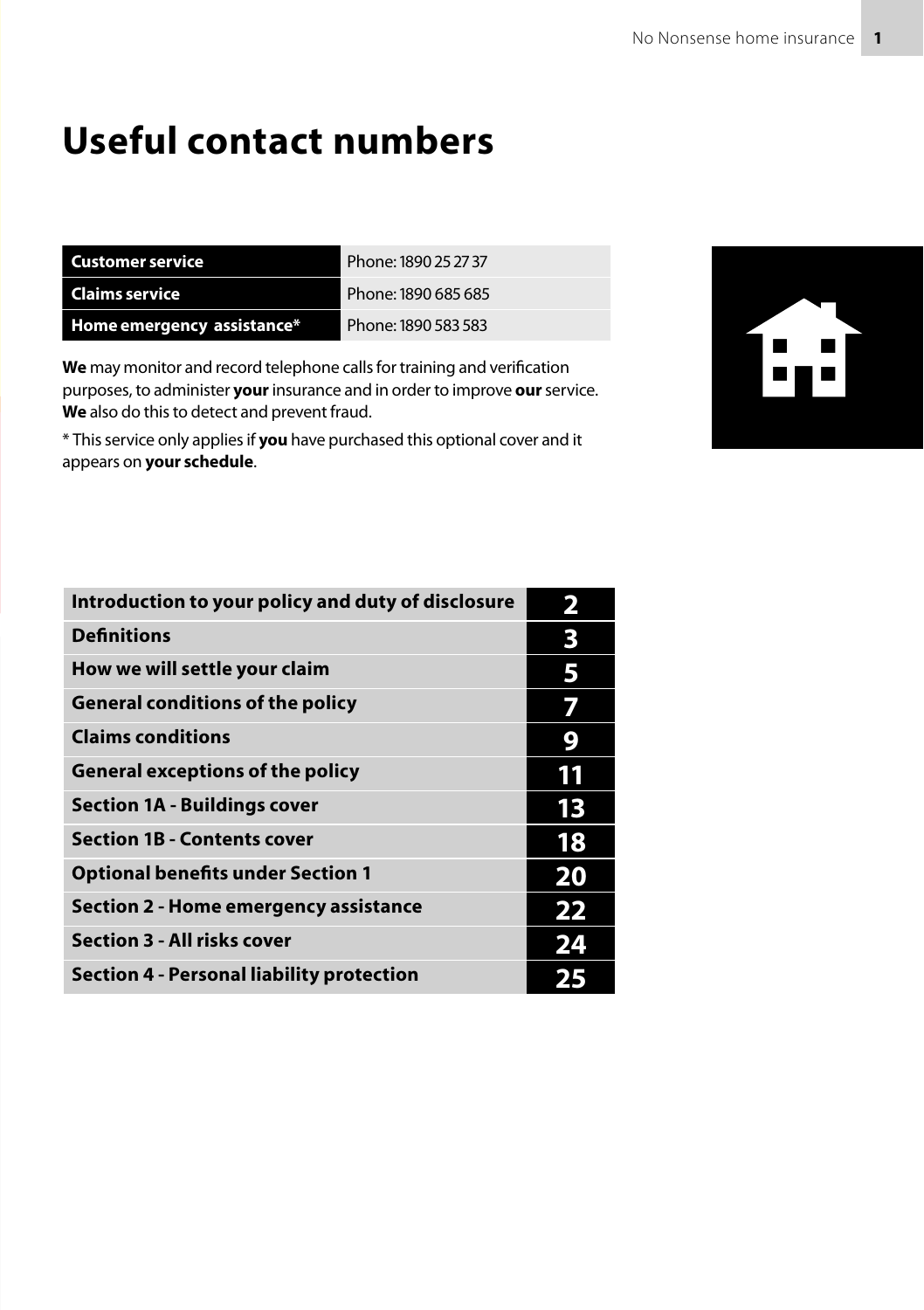## Introduction to your policy

### Your policy

The information provided in **your** completed **proposal form** and declaration or **statement of fact** and declaration will form the basis of **your** insurance contract with **us**.

This **policy** document, **your schedule** and relevant **endorsements** outline the cover **we** are providing to **you**. **You** should read these documents as one and keep them in a safe place. If they do not meet **your** requirements in any way or **you** have any queries, please contact **us**.

The insurance provided is subject to **you** having paid or paying **us** in line with an agreed direct debit facility the premium, and will apply in respect of **events** occurring within the territorial limits during the **period of insurance** or any subsequent period for which **we** may accept payment for renewal of this **policy**.

The cover provided is subject to the terms, exceptions and conditions outlined within the **schedule**, **policy** document and relevant **endorsements**.

No Nonsense is a trading name of FBD insurance plc.

### Duty of disclosure

**You** have a duty to disclose to **us** all material facts. A material fact is any information likely to influence **our** acceptance of **your** insurance, **our** calculation of **your** premium or the terms and conditions **we** apply to **your policy**. Examples include **claims** or losses whether insured or not, criminal convictions or prosecutions pending (these are examples only and not a complete list). If **you** are in any doubt as to whether or not any information is important, please disclose it to **us**.

### Consequences of non-disclosure

If **you** fail to disclose to **us** all material facts **you** are likely to experience problems including:

• **your policy** being treated as invalid or not having existed or cancelled,

- difficulties in buying insurance elsewhere,
- failure to carry out a duty under a contract with a lender.

### Feedback and Complaints

**We** would like to hear from **you** if **you** have any feedback or complaints about **our** service. Letting **us** know **your** concerns allows **us** to try to put matters right for **you** and to improve **our** service to all **our** customers.

If **you** would like to give **us** feedback or make a complaint, please contact **us** at 1890 25 27 37 or email **us** at info@nononsense.ie.

**We** have a complaints process to ensure **your** complaint is addressed. If **you** are not satisfied with **our** response or how **we** have dealt with **your** complaint, **you** may refer **your** case to:

The Financial Services Ombudsman's Bureau, 3rd Floor, Lincoln House, Lincoln Place, Dublin 2.

Lo Call: 1890 88 20 90 Tel: + 353 1 662 0899  $Fay + 35316620890$ 

Email: enquiries@financialombudsman.ie

### Finance Act 1990

**We** have paid, or will pay, the appropriate Stamp Duty to the Revenue Commissioners in line with the requirements of the Finance Act 1990.

### Insurance Act 1936

**We** will pay any money due under the **policy** in the Republic of Ireland.

Signed for and on behalf of No Nonsense

Colematoridoo

**Conor Gouldson** Company secretary

• the non-payment of **claims**,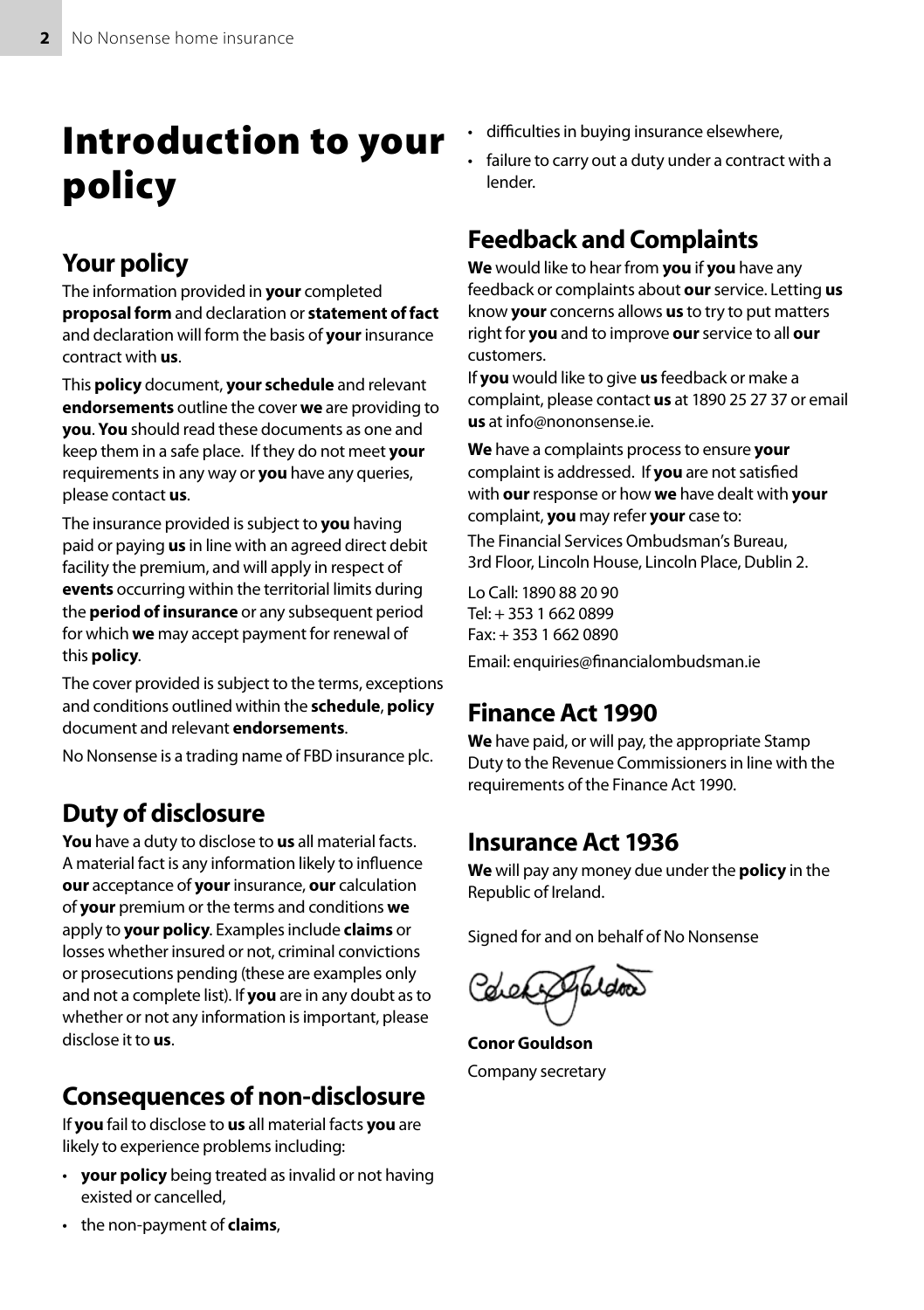## **Definitions**

Any word or expression defined below has the same meaning wherever it appears in the **policy** document.

### Accidental damage

Sudden and unexpected damage which is caused unintentionally and is not inevitable or the result of a pre-existing or gradually operating cause.

### Buildings

A. The structure of the **home** which must be built of brick, stone or concrete, roofed with slates, tiles, concrete, asphalt, metal or sheets or slabs made from non-combustible materials. This is unless another form of construction is shown on the **proposal form** or **statement of fact** and accepted by **us**.

B. All domestic outbuildings on the same premises and used in connection with the **home** and the walls, paths, drives, patios, decking, tennis hardcourts, swimming pools, gates, fences and hedges around and forming part of the **home**.

C. The landlord's fixtures and fittings in or on the **home**.

### Claim

A **claim** or series of **claims** arising out of any one cause.

### Contents

Household goods, **personal effects** and **valuables** within the **home** as shown in the **schedule** including **money** up to €650 and **home office equipment** up to €3,800:

- 1. belonging to **you** or any members of **your family** permanently living with **you**, or
- 2. for which **you** are legally responsible.

This does not include:

- 1. property more specifically insured or unless specifically mentioned in this **policy**,
- 2. securities (including financial certificates such as shares and bonds), certificates, deeds and documents, bills of exchange, promissory notes, securities for **money**, stamp collections, documents of any kind, manuscripts, medals and coins,
- 3. motor vehicles (other than ride on lawnmowers), caravans, trailers, watercraft, hovercraft or aircraft (other than models) including their parts,

accessories, tools, fitted audio or entertainment systems or navigation aids,

- 4. any part of the **home's** structure, ceilings, timber floors, wallpaper or decorations,
- 5. property held or used for any profession, business or employment (other than **home office equipment**), or
- 6. credit cards, cheque cards, banker cards and cash cards issued to **you** or any members of **your family**.

### Endorsement

An agreed change in the terms of the **policy** as noted on the **schedule**.

### Event

An **event** which may give rise to a **claim** under this **policy**.

### Excess

The first part of a **claim** which **you** have to pay for certain **claims** made under the **policy**. **We** show the **excess** amounts under "How we will settle your claim" in this document.

### Home office equipment

Office furniture, business computers, fax machines, photocopiers, typewriters, computer-aided design equipment and business telephone equipment.

### Home

The house or apartment at the address shown on **your schedule**, its domestic outbuildings on the same premises all used for domestic purposes only.

### Money

Cash, cheques, money orders, postal orders, postage stamps (that are not part of a collection), savings stamps and savings certificates, premium bonds, luncheon vouchers, traveller cheques, travel tickets, phone cards and gift tokens belonging to **you** or a member of **your family** living with **you** or which **you** or they are holding for charitable purposes.

### Period of insurance

The period for which **we** have accepted **your** premium and agreed to provide insurance as stated in the **schedule**.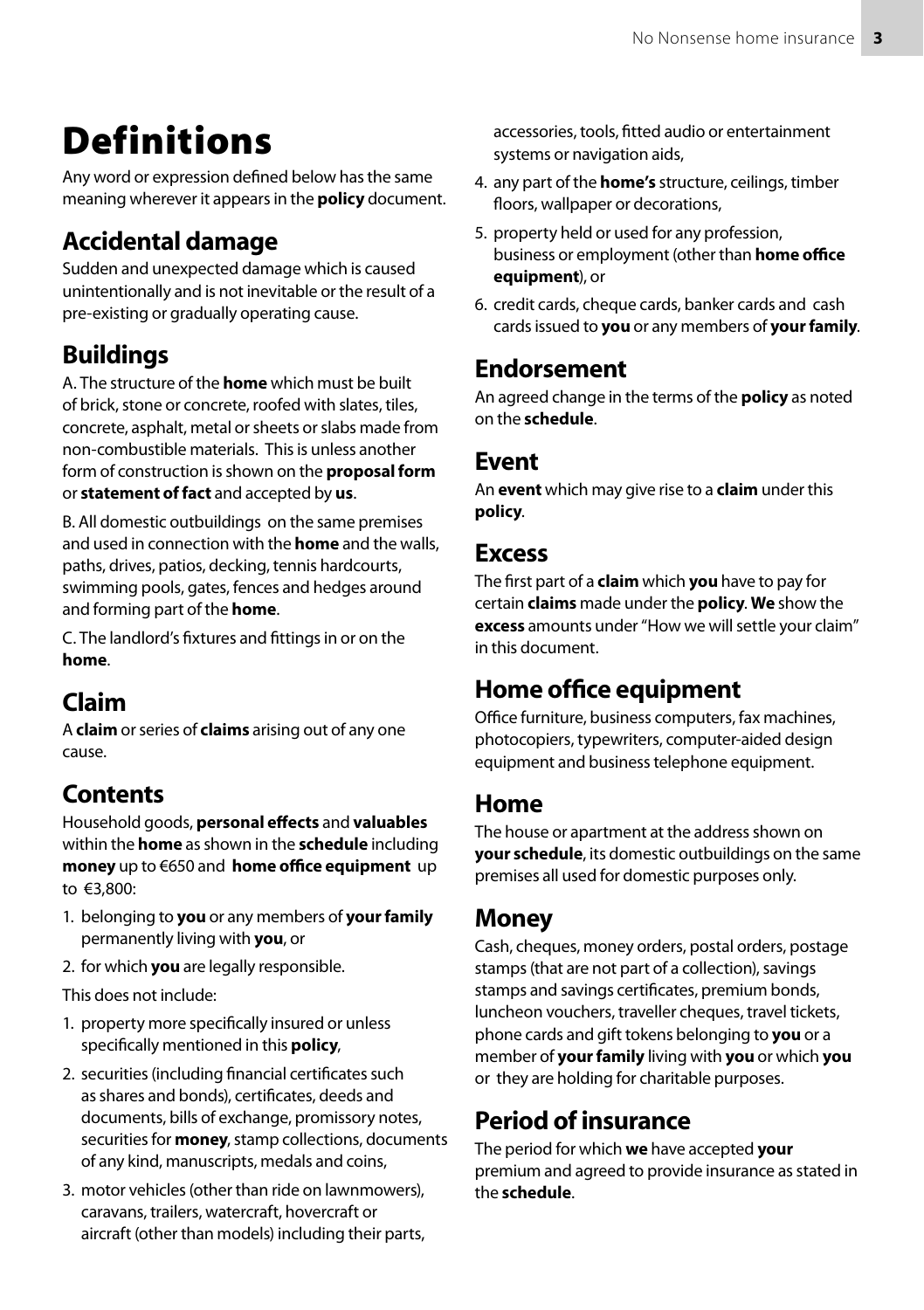### Personal effects

Luggage, clothing and other items that belong to **you** and that **you** normally wear or carry on **you**.

This does not include:

- 1. electronic goods such as portable music players, mobile phones, computers or handheld computer games,
- 2. **valuables** or **money**,
- 3. contact or corneal lenses,
- 4. jewellery, or
- 5. items used for any profession, business or employment.

### **Policy**

The contract of insurance between **you** and **us**. This is based on **your** completed **proposal form** and declaration or **statement of fact** and declaration and includes:

- the **schedule**,
- **policy** document, and
- any **endorsements** shown on the **schedule** as being in force.

### Proposal form, Statement of fact

The information provided by **you** and declarations made at the time the insurance was arranged and on which **we** have relied when agreeing to offer this contract of insurance and the terms provided.

### Schedule

The document which outlines **your** details, the property and sums insured, the cover, the **period of insurance** and forms a part of the **policy**.

### Subsidence

Downward movement of the site on which **your buildings** stand by a cause other than the weight of the **buildings** themselves.

### Unfurnished

Where the **buildings** do not contain furniture, furnishings and appliances for normal living purposes.

### Unoccupied

Where the **home** is not lived in by **you** or a member of **your family** or **household** or any other person who has **your** permission.

### Valuables

Items of, or containing, gold, silver or other precious metal, jewellery (including costume jewellery), furs, paintings or works of art or collector items other than where the items have been excluded under **contents**.

### We, us, our, the company

No Nonsense.

### You, your, the insured

**The insured** named in the **proposal form** and noted on the **schedule** including their legal personal representatives.

### Your family

**Your** spouse or partner, permanently living with **you** and **your** children including adult children whether they live with **you** or not, unless this is otherwise referred to in the **policy**.

### Your household

**You** and any other person who lives permanently with **you** at **your home**.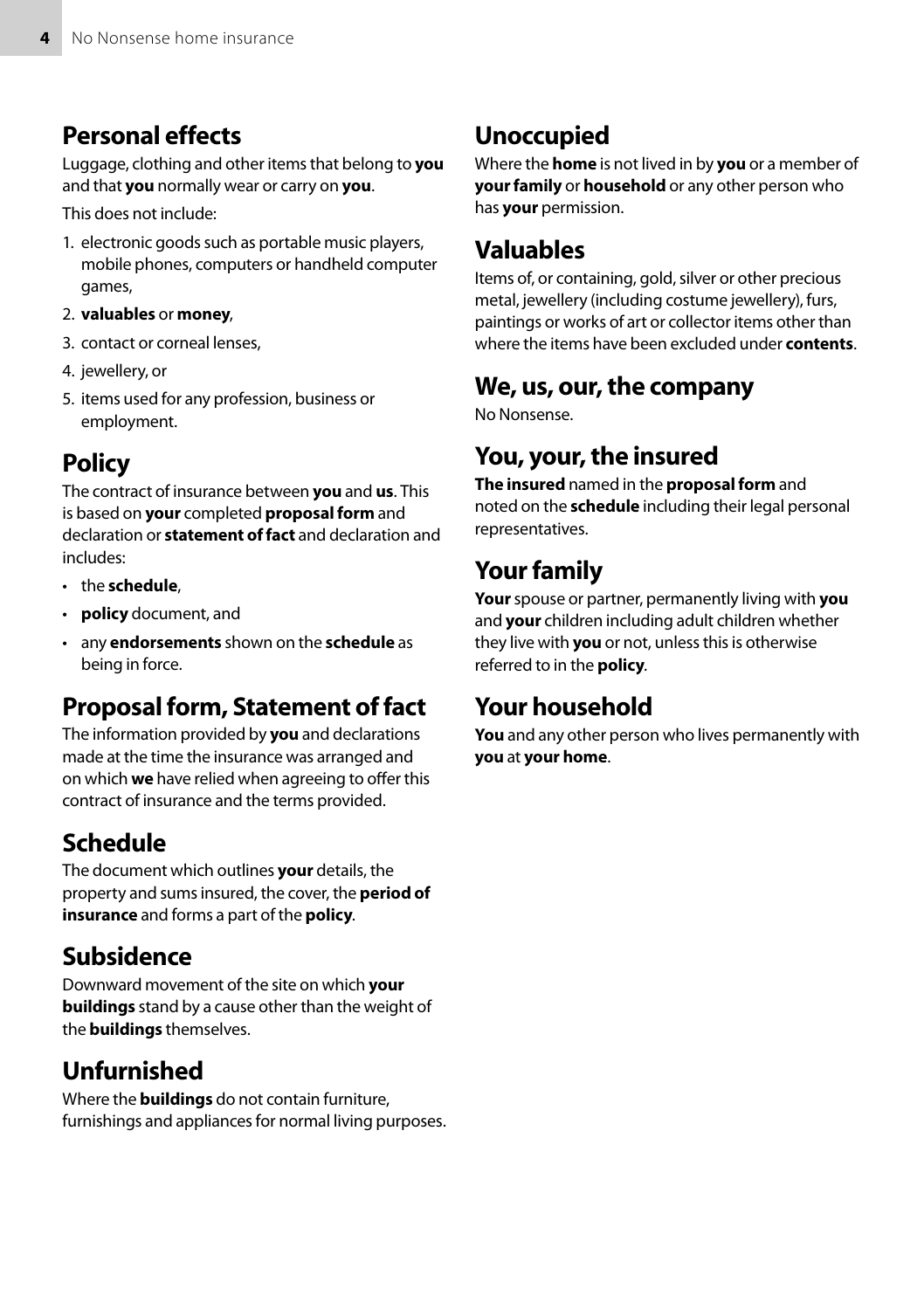## How we will settle your claim

**We** will do everything **we** can to ensure any **claim you** have is dealt with quickly and fairly. **We** use the following principles to settle all valid home insurance **claims**.

**Buildings** – At **our** option **we** will rebuild, repair, replace or pay an amount in the **event** of loss or damage to **your buildings** which is covered under this **policy**.

**Contents** and items insured under other sections of this **policy** – At **our** option **we** will replace, repair or pay **you** as follows:

- a. **We** will replace the property with the closest possible match where it has been damaged or stolen.
- b. The damaged property will be repaired, if possible.
- c. **We** will pay **you** the amount of the loss or damage where repair or replacement is not possible.
- d. If **we** choose to pay **you**, even where replacement or repair is possible, the payment will reflect any discounts **we** may have received had **we** replaced the property.

### New for old cover

#### **Buildings**

Apart from the exception noted below, **we** will settle **your** valid **claim** without taking off an amount for wear and tear or loss in value if:

- a. the sum insured represents
- the full cost of rebuilding **your buildings** in the same size and condition as new, plus
- the costs of removing debris after a loss, professional fees and any additional costs necessary to meet current building regulations,
- b. the **buildings** have been kept in good repair,
- c. the rebuilding or repair work is carried out without undue delay and completed according to the scope and cost agreed by **us**.

When **we** agree to settle a **claim** on this basis **we** will hold back a percentage of the agreed **claim** settlement amount until the rebuilding or repair work has been completed. This is generally in the region of 25%. **We** will pay this amount once **we** are satisfied that the works have been completed according to the scope and cost agreed and a final invoice is submitted.

**We** will provide a reasonable time period for completion of the rebuilding or repair works and receipt of the final invoice. This will be outlined in writing and is usually three months. **We** will send **you** a reminder before this time period expires. An extension of this time period will be considered in certain circumstances.

If **we** do not receive a final invoice and satisfactory confirmation that the works have been completed according to the scope and cost agreed, within the agreed time period, **we** will close the **claim** file. The **claim** will then be viewed as having been settled in full.

#### Exception

**We** will make a deduction for wear, tear and loss in value to surface finished timber floors over five years old.

#### **Contents**

Apart from the exceptions noted below **we** will settle **your** valid **contents claim** without deducting for wear, tear or loss in value if:

- 1. the sum insured represents their full value as new at the time of the loss, and
- 2. **you** have kept them in good repair.

#### Exceptions

**We** will make a deduction for wear, tear and loss in value for:

- clothing and household linen,
- television sets, audio, video and computer equipment, gaming consoles and ancillary equipment including CDs, DVDs, records, tapes and software over three years old,
- floor covering over five years old, or
- any item lost or damaged beyond economic repair which is not replaced.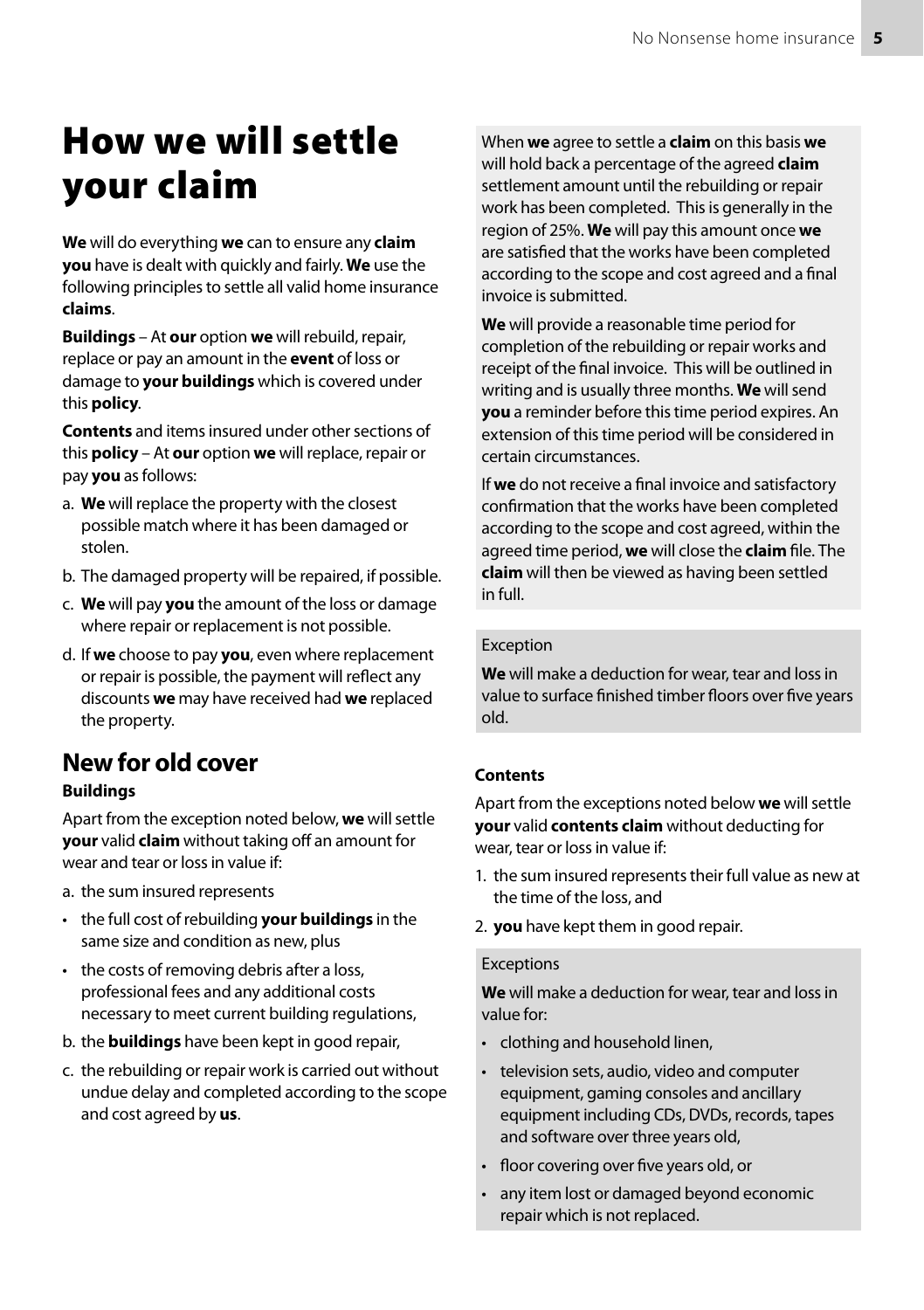#### **Flooring – establishing the damaged area**

**We** will only pay for the cost of repairing or replacing the damaged part of the flooring or floor covering.

If it is not possible to match the undamaged area **we** will pay the cost to replace the flooring or floor covering in the room or area where the damage occurred. **We** will not pay to replace undamaged floor covering in adjoining rooms or areas.

#### **Matching pairs or sets or suites**

**We** will only pay for the cost of an individual damaged item even if it forms part of a pair or set or part of a suite of furniture or sanitary ware, or forms part of a common design.

**We** will not pay for the undamaged companion pieces or the full value of the pair or set or suite as a unit.

### Preferred suppliers

**We** repair or replace property lost or damaged where **we** consider it appropriate and **we** have developed a network of contractors, repairers and product suppliers dedicated to providing **claims** solutions.

**We** may therefore, at **our** discretion, offer repair or replacement through a preferred supplier. If **we** agree to pay a cash settlement, then the amount **we** pay will not exceed the amount **we** would have paid **our** preferred supplier.

### Other insurance or compensation fund

If, at the time any **claim** arises under this **policy**, there is any other insurance covering the same loss, damage or liability, **we** will only pay **our** proportional share of any loss, damage, cost or expense.

If at the time any **claim** arises under this **policy** there is a compensation fund covering the same liability or the same property lost or damaged, **we** shall not be liable to make any payment under this **policy**.

### Reinstatement of sums insured after a loss

When **we** pay a **claim we** will not reduce the sum insured of any item by the amount of the **claim**.

### The maximum amount we will pay

The most **we** will pay for loss or damage to **buildings** and or **contents** is limited to their sums insured as shown on the **schedule**.

Where cover is provided up to a specific limit **we** will provide cover up to this limit only.

The maximum **we** will pay for:

- Any one **valuable** is 5% of the **contents** sum insured. This limit will not apply if the item is specifically described with a separate sum insured on the **schedule**. In this circumstance **we** will pay up to the sum insured on the item.
- All **valuables** is 20% of the **contents** sum insured. This limit will not apply if the combined total of **valuable** items exceeds 20% of the **contents** sum insured and they are specifically described on the **schedule**.
- **Money** and bicycles under **contents** is €650.
- **Home office equipment** is €3,800.
- Theft from a domestic outbuilding is €3,500.
- All risks on personal possessions is detailed in Section 3 or on **your schedule**.

### **Fxcess**

**You** are responsible to pay the first part of certain **claims** under the **policy**. These are:

- 1. For **subsidence**, landslip or ground heave €1,000 for each and every **claim**.
- 2. For water damage, for which cover is provided under **your policy**, €1,000 for each and every **claim**.
- 3. €500 for all other **claims** or the amount **you** have chosen and which is shown on **your proposal form**.

### No claim discount (NCD)

**We** will reduce the renewal premium according to the following scale if no **claim** is made or arises under this **policy** in the **period of insurance**.

| <b>Period of insurance</b> | <b>Reduction</b>        |
|----------------------------|-------------------------|
| One year                   | 10%                     |
| Two or more years          | <b>20%</b><br>(maximum) |

The no claim discount for **your** first **period of insurance** is calculated based on the claims history **you** have declared to **us**.

The maximum no claim discount is 20%.

**You** will not lose **your** no claim discount if **you** make any **claim** under Section 2 - Home emergency assistance.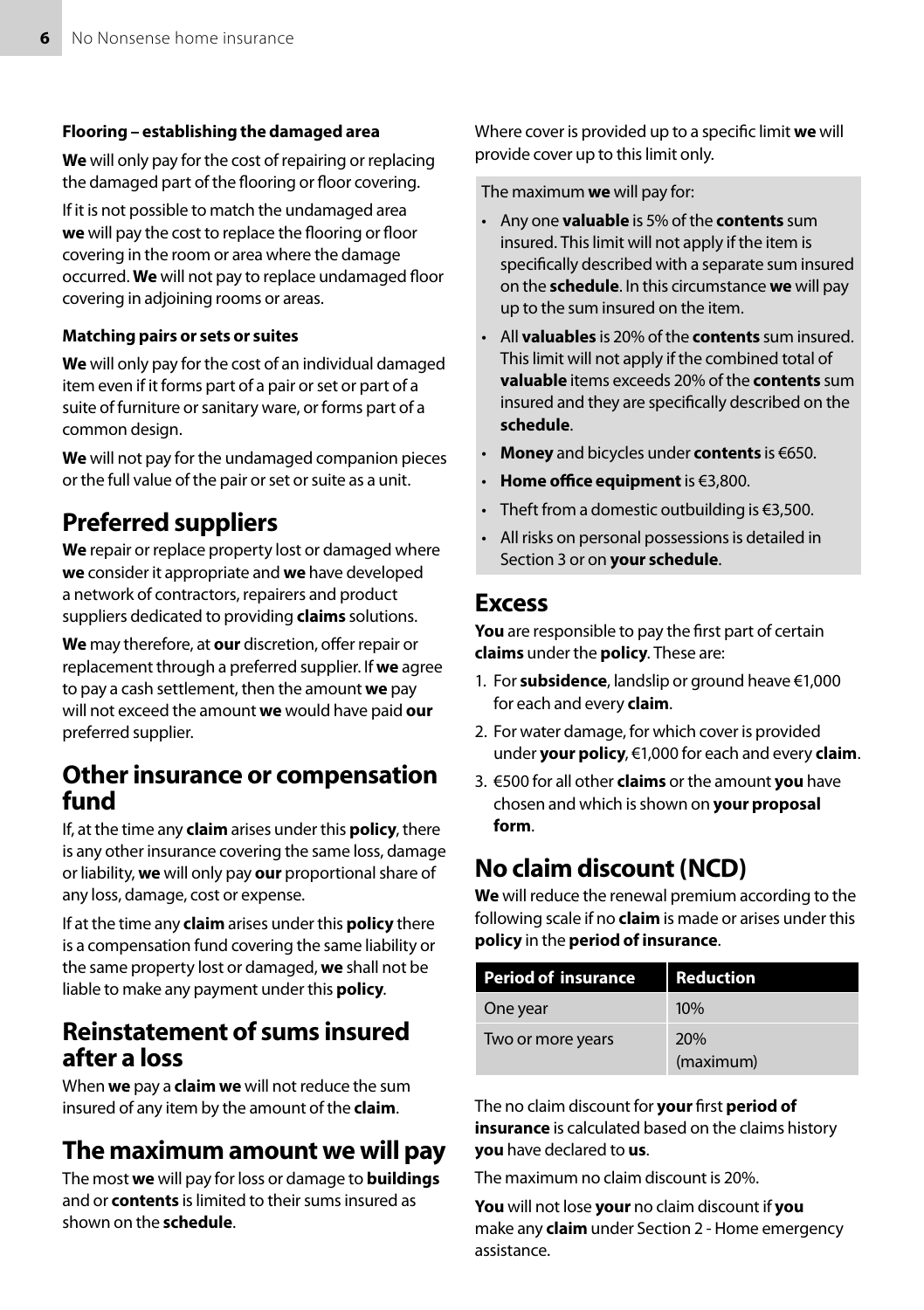### Inflation protection

**We** may adjust the **buildings** and **contents** sums insured shown in the **schedule** in line with suitable indexes like the building cost index issued by the Department of the Environment. **We** do this to help protect **you** against inflation. Inflation protection or index linking works in the following way.

- If the index increases **your** sum insured, **your** premium at renewal will be based on the increased sum insured after the index linking has been applied.
- If the index falls, **your** sum insured will remain at the same level.
- Inflation protection will not apply to any monetary limits or to the insurance cover provided under Sections 2, 3, or 4 of this **policy**.

**You** should not rely on this inflation protection or index linking alone to keep **your buildings** and **contents** sum insured at the correct level. The value of **your buildings** or **contents** may be growing faster than inflation due for example to a new extension or acquired items. It is a condition of **your policy** that **you** keep sums insured at the correct level and **you** should make sure **you** understand Condition 1 of the General conditions of the **policy**. If **you** have any questions, please feel free to contact **us**.

## General conditions of the policy

**You** or any other person claiming under this **policy** must comply with the following general **policy** conditions to avail of the full protection provided by the **policy**. If **you** or any other person claiming under this **policy** does not comply with them, **we** may cancel the **policy** or refuse to deal with **your claim** or reduce the amount of any **claim** payment.

### 1. You must keep your sums insured at the correct level

**You** must at all times keep **your** sums insured at a level that is the full value of **your buildings** and **contents**. The buildings sum insured must also include the costs of removing debris after a loss, professional fees and any additional costs necessary to meet current building regulations.

The full value on **buildings** means the estimated cost of rebuilding the **buildings** if they were completely destroyed.

The full value on **contents** or items insured under the All risks section, means their current replacement cost as new.

#### **Underinsurance**

**You** are underinsured if the rebuilding cost or the cost of replacing the **contents** or items insured under the All risks section at the time of loss or damage is more than the sums insured as noted in **your schedule**. If **you** are underinsured, the Condition of Average will apply as outlined below.

#### **Condition of Average**

This **policy** is subject to a condition called Average. This means that **you** need to insure the full value of the **buildings** and **contents** and that **claims** settlements may be reduced if the sums insured, at the time of any loss or damage, are less than the full value.

If a sum insured, as noted on the **schedule**, is less than the full value of the **buildings** or **contents** at the time loss or damage occurs, then the insured person shall be responsible for a part of their loss. Insurers will only pay the part of the loss which the sum insured bears to the full value of the insured item. For example, if the full value of an insured building is €200,000 and the sum insured is €150,000 then insurers would pay only 75% of any loss or damage.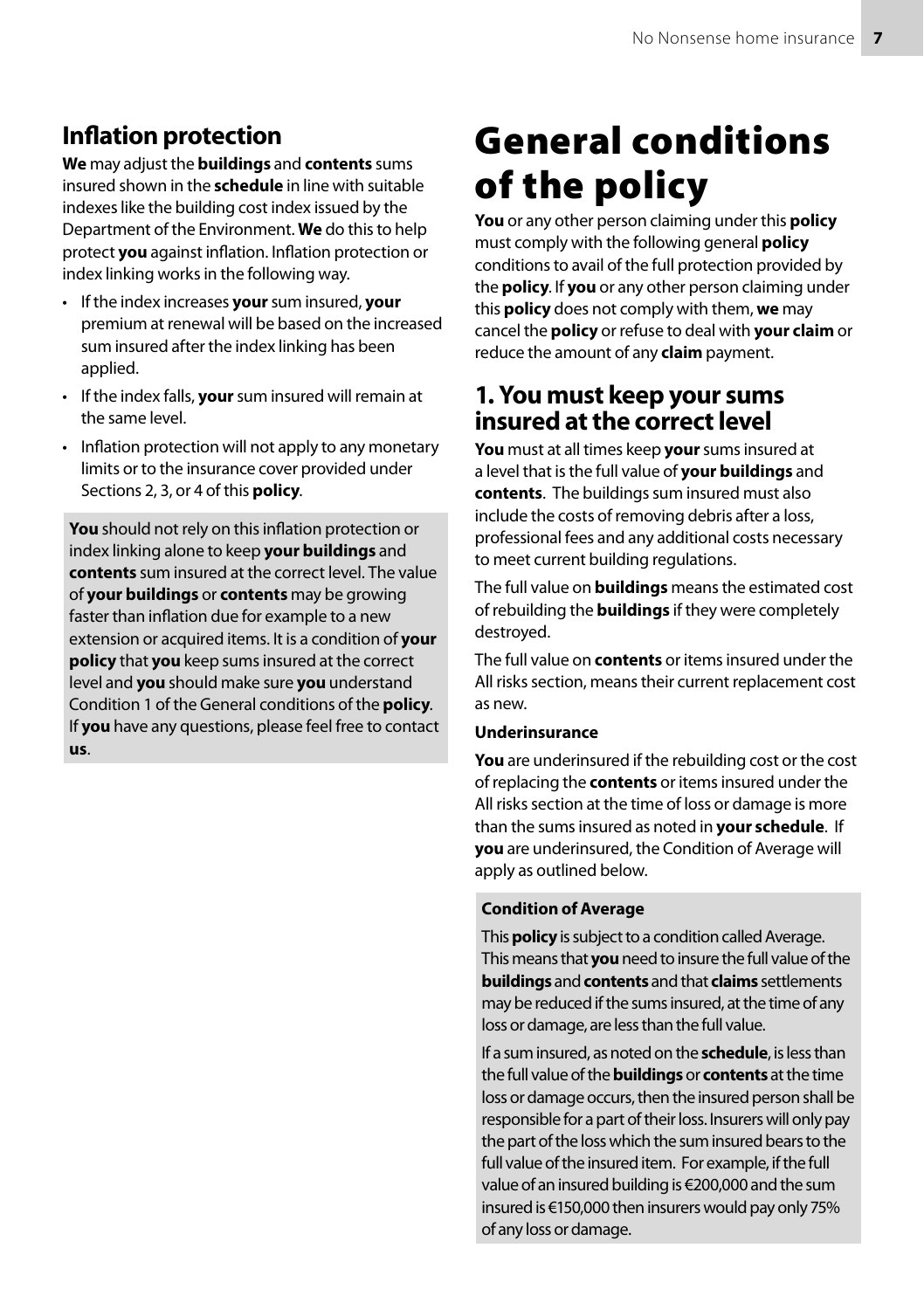### 2. Your duty

a. **You** must advise **us** of all material facts when applying to **us** for insurance. A material fact is one which may influence **us** when agreeing to provide insurance or the premium **we** charge, for example past **claims** or losses whether insured or not, criminal convictions or prosecutions pending (these are examples only and not a complete list). If **you** fail to disclose to **us** all material facts **we** are likely to treat **your policy** as invalid or not having existed or cancel it.

**We** will consider the **policy** to be invalid and not having existed if **you** do not truthfully provide accurate information or **you** fail to disclose any material fact when applying for cover. The answers and statements **you** provide in the **proposal form** and declaration or **statement of fact** and declaration must be true.

- b. **You** must notify **us** as soon as possible of any change which may affect this insurance. The whole **policy** or a section of it may be avoided or come to an end without **you** receiving any payment if **you** do not tell **us** of any changes that happen after the **policy** has started. In particular **you** must tell **us**:
- 1. of a change of address,
- 2. of any structural change to the **home** or domestic outbuildings,
- 3. if the **home** is intended to be lent, let or sublet,
- 4. if the **home** will be **unoccupied** for more than 30 consecutive days, will be used for short periods each week or will be used as a holiday home,
- 5. if **you** or any of **your family** members or members of **your household** have been declared bankrupt, or have been convicted or charged with any criminal offence other than a fixed penalty driving offence.

**We** will then let **you** know of any change in **your** premium or **your** cover. Cover will only apply when any changes have been advised to **us** and **we** have agreed in writing to cover them.

The list above does not show all the changes **you** must tell **us** of. Please contact **us** if **you** are in any doubt about the importance of a change in circumstance.

c. **You** have a continuing obligation to observe and fulfil the terms, provisions, conditions and **endorsements** of this **policy** in so far as they relate to anything to be done or complied with by **you**.

d. These requirements must be strictly carried out by **you** otherwise no person will be entitled to make a **claim** under this **policy**.

### 3. Caring for **your** property

**You** must take all reasonable steps to:

- 1. avoid injury, loss or damage, and
- 2. safeguard all insured property from loss or damage.

**You** must keep the property in good repair. In particular, **you** must comply with the important security requirements as detailed below.

#### **Important security requirements**

In order for cover to apply, the outside doors of the **buildings** must be fitted with morticed security locks.

A morticed lock is a type of lock that has been designed to fit inside a door by means of a hole that has been cut into the door. It is not a lock designed to fit onto the door surface, such as a rim lock or a rim cylinder lock.

Whenever the property is left empty:

- all external doors and windows must be closed and fastened,
- all external door locks must be put into operation,
- all keys must be removed from locks and kept in a secure place, and
- any burglar alarm for which **we** allow a discount on **your** premium must be properly maintained and switched on.

### 4. Pay the premium and keep your payments up to date

**You** must pay all amounts due in the **period of insurance** on time and in full. If **you** do not **you** will not be covered.

- a. **Annual payments:** The amount must be paid in full and the payment cleared by **us** before cover will apply.
- b. **Direct debit payments:** If the premium is paid by instalments, these will be collected on the cover start date selected by **you** and on the same day of each of the subsequent instalment months.

If **you** do not pay an instalment or if **you** request **your** bank to refund an instalment, **your policy** will be cancelled in accordence with the cancellation condition. This will apply even if **you** have already paid one or more instalments.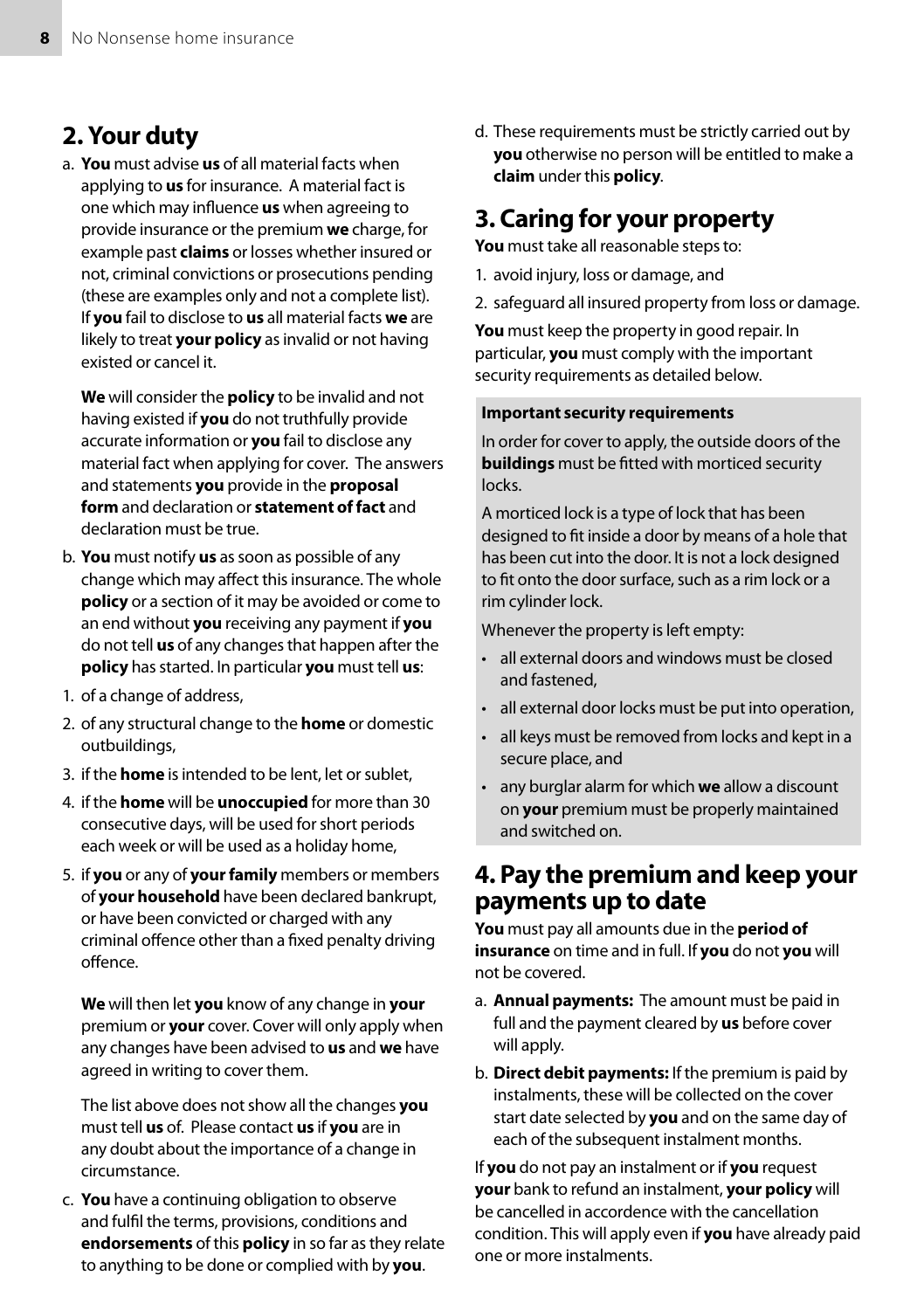### 5. Cancellation of the policy

#### **Cancellation by you**

**You** may cancel the **policy** at any time by sending us written cancellation instructions. As long as no **claim** has been made or is pending during the **period of insurance**, **we** will return the premium to **you** as follows:

- a. If **your** instructions are received within the "cooling off period" which is 14 days from the date **you** take out cover, or the date **you** receive **your policy** documents, whichever is the later, **we** will return the premium paid for the **period of insurance** remaining.
- b. If **your** written cancellation instructions are received after the cooling off period **we** will return the premium paid for the **period of insurance** remaining less an administration charge as outlined in the following table.

|                             | <b>Annual</b><br>premium<br>value of policy                               | <b>Administration</b><br>charge |
|-----------------------------|---------------------------------------------------------------------------|---------------------------------|
| In the first<br>year of     | Up to €500                                                                | €50                             |
| insurance                   | €501 to €1,000                                                            | €60                             |
|                             | €1,001 to €2,000                                                          | €75                             |
|                             | €2.001 and over                                                           | €100                            |
| From<br>year two<br>onwards | $\epsilon$ 40 flat administration charge for<br>cancellations will apply. |                                 |

#### **Cancellation by us**

If **we** have to cancel **your policy**, **we** will send **you** seven days' notice by registered letter to **your** last known address. If this happens and as long as no **claim** has been made or is pending **we** will refund the premium for the **period of insurance** remaining.

**We** will apply a €50.00 administration charge to any **policy** that is taken out and subsequently cancelled by **us** because **you**:

- gave **us** incorrect information,
- did not send **us** valid documents, or
- did not send **us** documents in the timeframe **we** set out.

## Claims conditions

**You** or any other person claiming under this **policy** must comply with the following **claims** conditions in order to avail of the cover provided by the **policy**. **You** must not act fraudulently and must assist us to exercise **our** rights.

If **you** or anyone else claiming under the **policy** does not comply with these conditions or does not assist **us**, **we** may at **our** option cancel the **policy** or refuse to deal with **your claim** or reduce the amount of any **claim** settlement.

### 1. Your obligations

- a. **You** must immediately let us know on 1890 685 685 of any **event** which may lead to a **claim** under this **policy** regardless of whether or not a **claim** will be made.
- b. Within 30 days after an **event**, or within any further time period as **we** may allow in writing, **you** must give **us** at **your** own expense:
- Details in writing of the property or parts of it that have been damaged or destroyed. This must be as accurate as is reasonably possible.
- An estimate of the amount of destruction or damage taking into account the value of the property at the time of the loss.
- Details of any other insurance cover on the property or liability insured by this **policy**.
- Receipts, invoices and any further proof of **your claim** as **we** may reasonably require together with (if requested) a declaration of the truth of the **claim** and of any matter related to it.
- c. **You** must not go ahead with any repairs (other than emergency repairs to limit damage) without **our** approval. Where emergency repairs are carried out **you** must retain any damaged property for **our** inspection.
- d. **You** must immediately advise An Garda Síochána or other relevant police authority about any incident of stealing, attempted stealing, deliberate or malicious damage or vandalism or loss by malicious persons. **You** must also permit them to give **us** any information and help which **we** may be entitled to.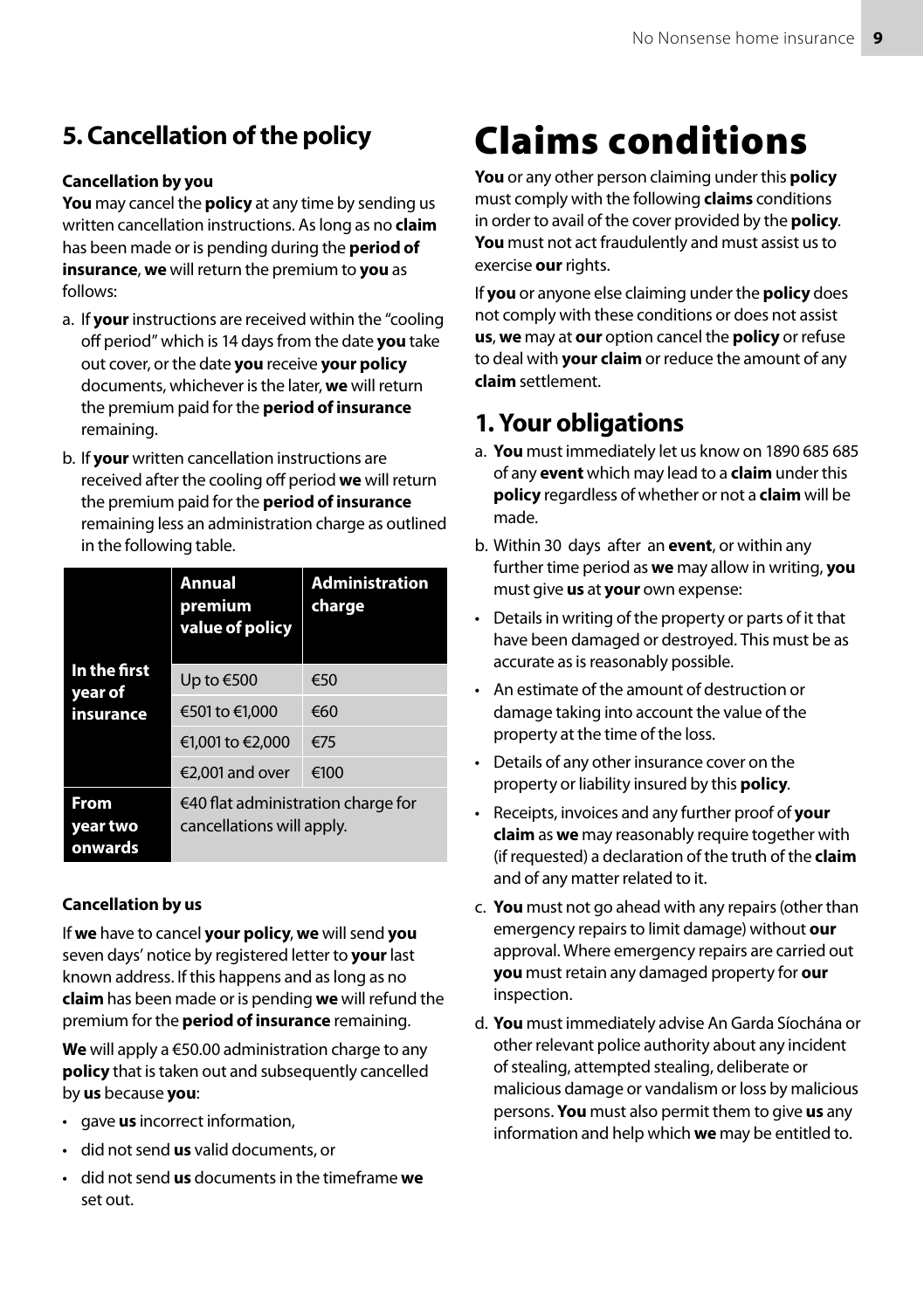- e. **You** must:
- 1. notify **us** as soon as **you** become aware of any possible prosecution or inquest in connection with any **event**, and
- 2. send **us** immediately on receipt and without answering it, every letter, **claim**, legal proceedings and every correspondence, communication or notice from the Injuries Board, formerly known as the Personal Injuries Assessment Board (PIAB).
- f. **You** must comply with all the terms, provisions, conditions and **endorsements** of this **policy**.

### 2. Our rights in the event of a claim or recovery

#### **A. To salvage**

Without accepting any responsibility or limiting **our** right to rely upon any condition of this **policy**, **we** will have the right to enter, take or keep possession of:

- 1. The **building** where the loss or damage has happened.
- 2. Any of the property insured and to ask for it to be provided to **us**. **We** will deal with such property for all reasonable purposes and in a reasonable manner.

**You** may not abandon any property to **us** for **us** to deal with.

#### **B. To defend or settle legal action**

**We** can take over and manage proceedings in **your** name, or in the name of any other person insured under this **policy**. This may be to defend, settle or prosecute, for **our** own benefit, any **claim** for insurance cover or damages.

#### **C. To take legal action to recover payment**

**We** can take proceedings in **your** name, or in the name of any other person insured under the **policy** to recover any payment **we** have made under the **policy**, for **our** own benefit and at **our** own expense.

#### **D. To your co-operation**

**We** can decide how any proceedings and **claim** settlements are handled. **You**, or any other person insured under the **policy**, must give all information and help which **we** require.

### 3. Fraudulent claims

If **you** or any person entitled to cover under this **policy** makes a **claim** knowing it to be false or fraudulent in any way, or if damage is caused by any deliberate act or with **your** consent or involvement or the involvement of anyone acting on **your** behalf, then all cover under the **policy** will be forfeited.

If a fraudulent **claim** is made **we**:

- will not pay the **claim**;
- may declare the **policy** void and cancel it without returning **your** premium;
- will not pay any other **claim** which has been made or is due to be made under the **policy** and ask **you** to pay the amount of any **claim** already paid under the **policy** since it started or was last renewed; and
- may tell An Garda Síochána and other insurers about the circumstances.

### 4. Disputes between you and us

Any dispute relating to a **claim** between **you** and **us** under this **policy** must be referred to arbitration. The appointment of the arbitrator will be by agreement between **you** and **us** but if we cannot agree, an arbitrator will be appointed by the authorised body identified in the current arbitration legislation. If the disputed **claim** is not referred to arbitration within 12 months of **your claim** being turned down, **we** will treat the **claim** as abandoned.

Note: This condition does not affect **your** right to refer **your** case to the office of the Financial Services Ombudsman. For details of how to make a complaint, please refer to "Introduction to your policy" at the beginning of this document.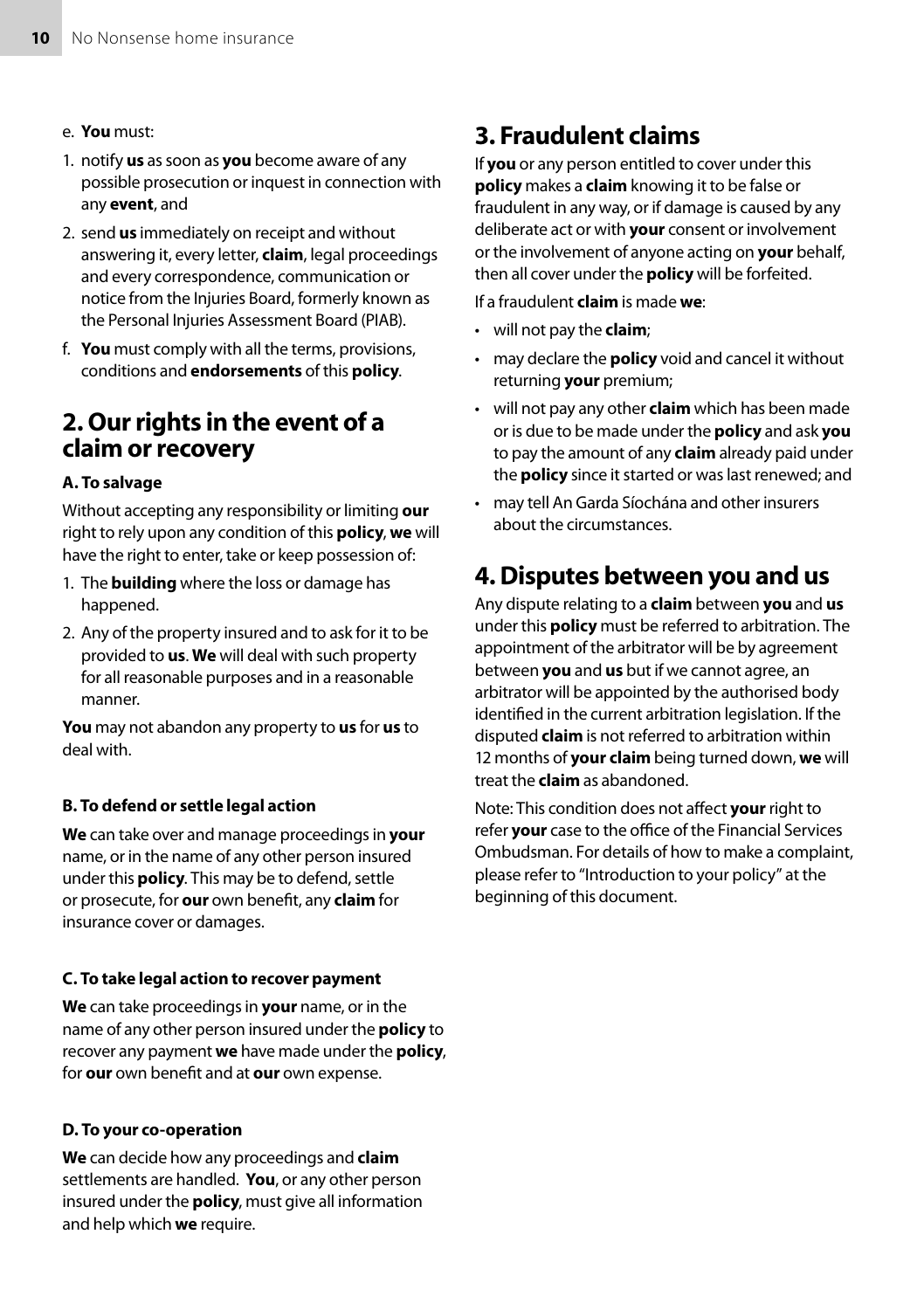## General exceptions of the policy

**We** will not pay for the following.

### 1. Radioactive contamination

Any loss, damage, cost, expense, liability or injury directly or indirectly caused by, contributed to or arising from:

- a. ionising radiations or contamination by radioactivity from any irradiated nuclear fuel or from any nuclear waste from the combustion of nuclear fuel,
- b. the radioactive, toxic, explosive or other hazardous or contaminating properties of any nuclear installation, reactor, or other nuclear assembly or nuclear component thereof,
- c. any weapon or tool using atomic or nuclear fission or fusion or other similar reaction or radioactive force or material,
- d. any radioactive, toxic, explosive or other dangerous or contaminating properties of any radioactive material.

### 2. War

Any loss, damage, cost, expense, liability or injury caused as a consequence of war, invasion, act of foreign enemy, hostilities (whether war be declared or not), civil war, rebellion, revolution, insurrection or military or usurped power.

### 3. Terrorism

Any loss, damage, cost, expense, liability or injury directly or indirectly caused by, contributed to or arising from:

a. An act of terrorism, regardless of any other cause or **event** contributing to a loss, including any action taken to control, prevent or suppress or in any way relating to an act of terrorism.

**We** define an act of terrorism as an act or threat of force or violence by any person or group, whether acting alone or on behalf of or in connection with any organisation or government committed for political, religious, ideological, ethnic or similar purpose to influence any government or to place the public, or any section of the public, in fear.

b. Biological or chemical contamination, missiles, bombs, grenades or explosives due to any act of terrorism.

**We** define contamination as contamination, poisoning or preventing or limiting the use of objects due to the effects of chemical or biological materials.

If **we** allege that, by reason of this general exception, any loss, damage, cost or expense is not covered by this **policy** the burden of proving the contrary shall be on **you**. In the event that any part of this general exception is found to be invalid or unenforceable, the remainder shall remain in full force and effect.

### 4. Cyber risks

Any loss, damage, cost, expense, liability or injury from the loss of, or damage to, or a change in, or a reduction in the ability to work, availability or operation of:

- 1. a computer system,
- 2. hardware,
- 3. program,
- 4. software,
- 5. data,
- 6. information repository,
- 7. microchip,
- 8. integrated circuit or similar device in computer equipment or non-computer equipment,

caused by or resulting from the malicious or negligent transfer, electronic or otherwise, of a computer program that contains a malicious or damaging code.

A damaging code can include but is not limited to:

- computer virus,
- logic bomb,
- trojan horse, or
- a deletion, corruption or defamation of the original structure.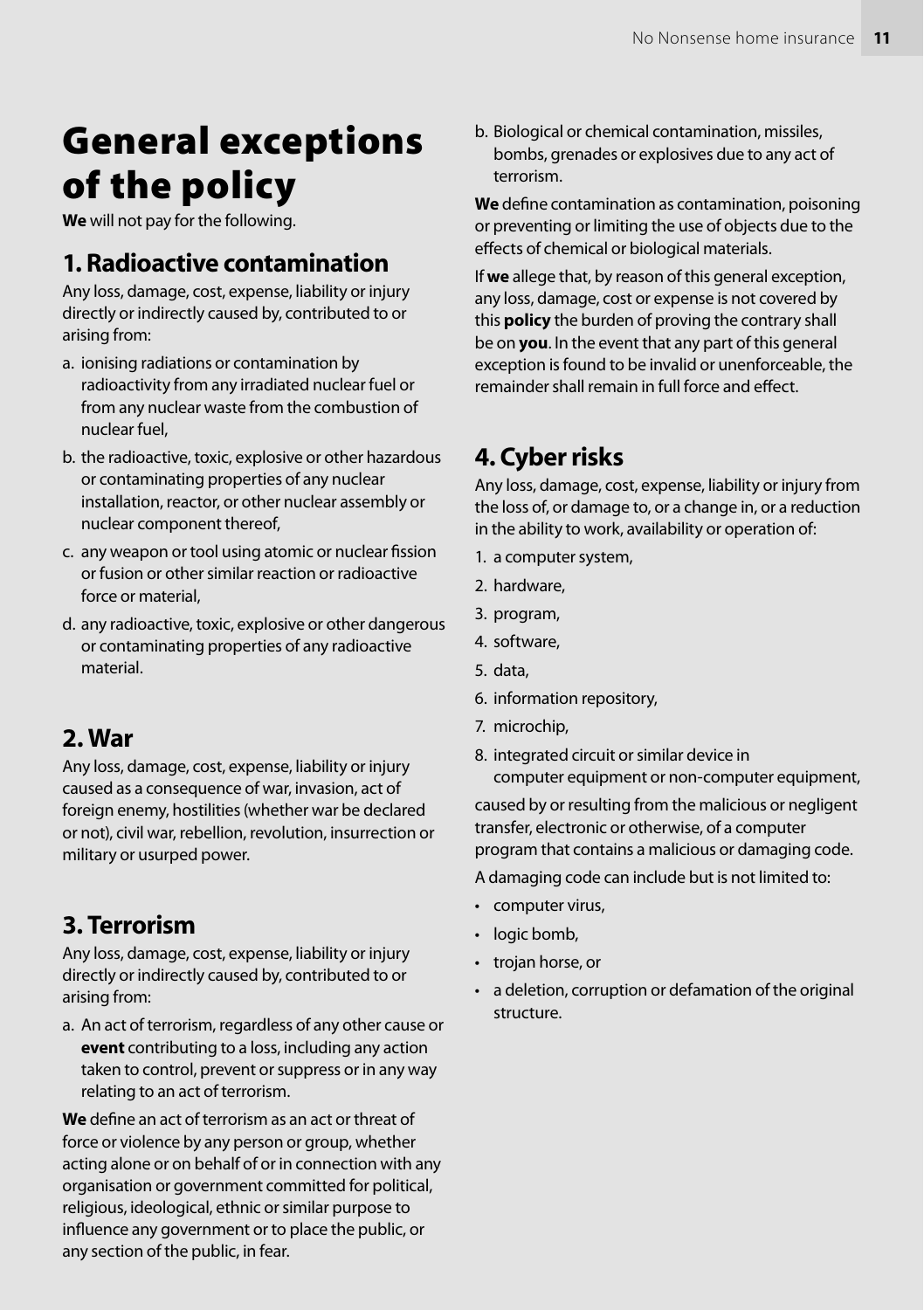### 5. Wear and tear, loss in value or gradually operating cause

Any loss or damage arising from wear, tear, rust or corrosion, gradual loss in value or anything happening gradually, including damage caused by gradual water damage from faulty seals or grouting, the upkeep costs or normal decoration, mildew, rising damp, dry or wet rot, moth, vermin, insects, atmospheric or weather conditions.

### 6. Confiscation

Any loss or damage due to confiscation, seizure or destruction by order of any government, public or local authority or any party with a financial interest in the insured property.

### 7. Deliberate or existing damage

Any loss or damage caused on purpose by a member of **your family** or **household** or arising prior to the first **period of insurance**.

### 8. Faulty workmanship, design or materials

Any loss or damage caused by faulty workmanship or design, or the use of faulty materials, or loss or damage resulting from them.

### 9. Deception

Any loss or damage to any property where the property was obtained by any person using any form of payment which is found to be fake, fraudulent, invalid, uncollectable, irrecoverable or irredeemable for any reason.

### 10. Losses caused by works being carried out

Any loss, damage, cost, expense, liability or injury arising directly in connection with any works of construction, reconstruction, structural alterations, demolition or extensions to the **home** and domestic outbuildings.

### 11. Sonic bangs

Any loss, damage, cost, expense, liability or injury which arises directly or indirectly from pressure waves caused by aircraft or other devices travelling at sonic or supersonic speeds.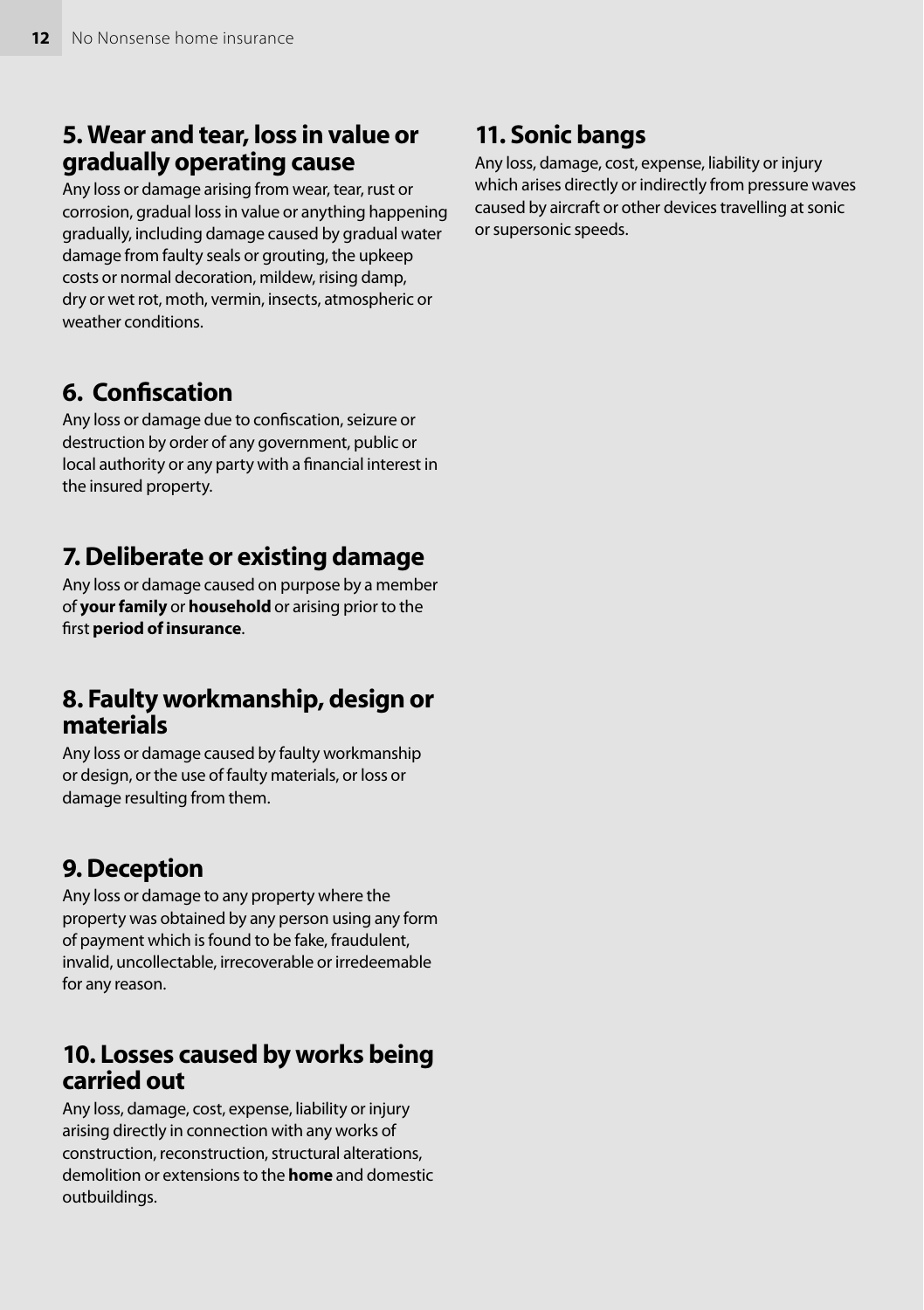## Section 1A – Buildings cover

**Your policy** covers loss or damage to the **buildings** caused by the insured risks shown below. The cover provided is subject to the terms, conditions, limitations and exceptions of this **policy**. Under this section **we** will pay up to the **buildings** sum insured as stated on the **schedule** for all loss or damage to the **buildings**.

| <b>What is covered</b>                                          | <b>What is not covered</b>                                                                                                                                                            |
|-----------------------------------------------------------------|---------------------------------------------------------------------------------------------------------------------------------------------------------------------------------------|
| 1 Fire, smoke, explosion, lightning,<br>thunderbolt, earthquake | • The <b>excess</b> .                                                                                                                                                                 |
|                                                                 | • Loss or damage caused by smog, agricultural or industrial work or<br>by anything that happens gradually.                                                                            |
| 2 Storm, flood                                                  | The excess.<br>$\bullet$                                                                                                                                                              |
|                                                                 | Loss or damage caused by frost, subsidence or landslip.                                                                                                                               |
|                                                                 | Loss or damage to fences, gates and hedges.<br>٠                                                                                                                                      |
|                                                                 | Loss or damage to roofs built with torch-on felt more than 10<br>years old or other felt which is more than five years old.                                                           |
| 3 Theft or attempted theft                                      | $\cdot$ The excess.                                                                                                                                                                   |
|                                                                 | • Loss or damage which happens while the <b>home</b> is <b>unfurnished</b><br>or is <b>unoccupied</b> for more than 30 consecutive days immediately<br>before the loss <b>event</b> . |
|                                                                 | • Loss or damage where the <b>building</b> or part of it is lent, let or<br>sublet unless force and violence is used to get into the <b>buildings</b> .                               |
|                                                                 | • Loss or damage where the important security requirements have<br>not been complied with.                                                                                            |
| 4 Escape of water from any fixed                                | $\cdot$ The excess.                                                                                                                                                                   |
| water or heating installation or<br>domestic appliance          | • Loss or damage to any part or appliance from which the water<br>leaked if this was caused by wear, tear or gradual deterioration.                                                   |
|                                                                 | • Loss or damage caused by water leaking from shower units and<br>baths through faulty seals and grouting.                                                                            |
|                                                                 | • Loss or damage caused by subsidence, ground heave, landslip,<br>wet or dry rot.                                                                                                     |
|                                                                 | Loss or damage which happens while the <b>home</b> is <b>unfurnished</b><br>or is <b>unoccupied</b> for more than 30 consecutive days immediately<br>before the loss event.           |
| 5 Riot, civil commotion, strikes,                               | $\cdot$ The excess.                                                                                                                                                                   |
| labour disturbances, malicious<br>persons or vandalism          | • Loss or damage which happens while the <b>home</b> is <b>unfurnished</b><br>or is <b>unoccupied</b> for more than 30 consecutive days immediately<br>before the loss <b>event</b> . |
|                                                                 | loss or damage where the <b>building</b> or part of it is lent, let or sublet<br>unless force and violence is used to gain access to the buildings.                                   |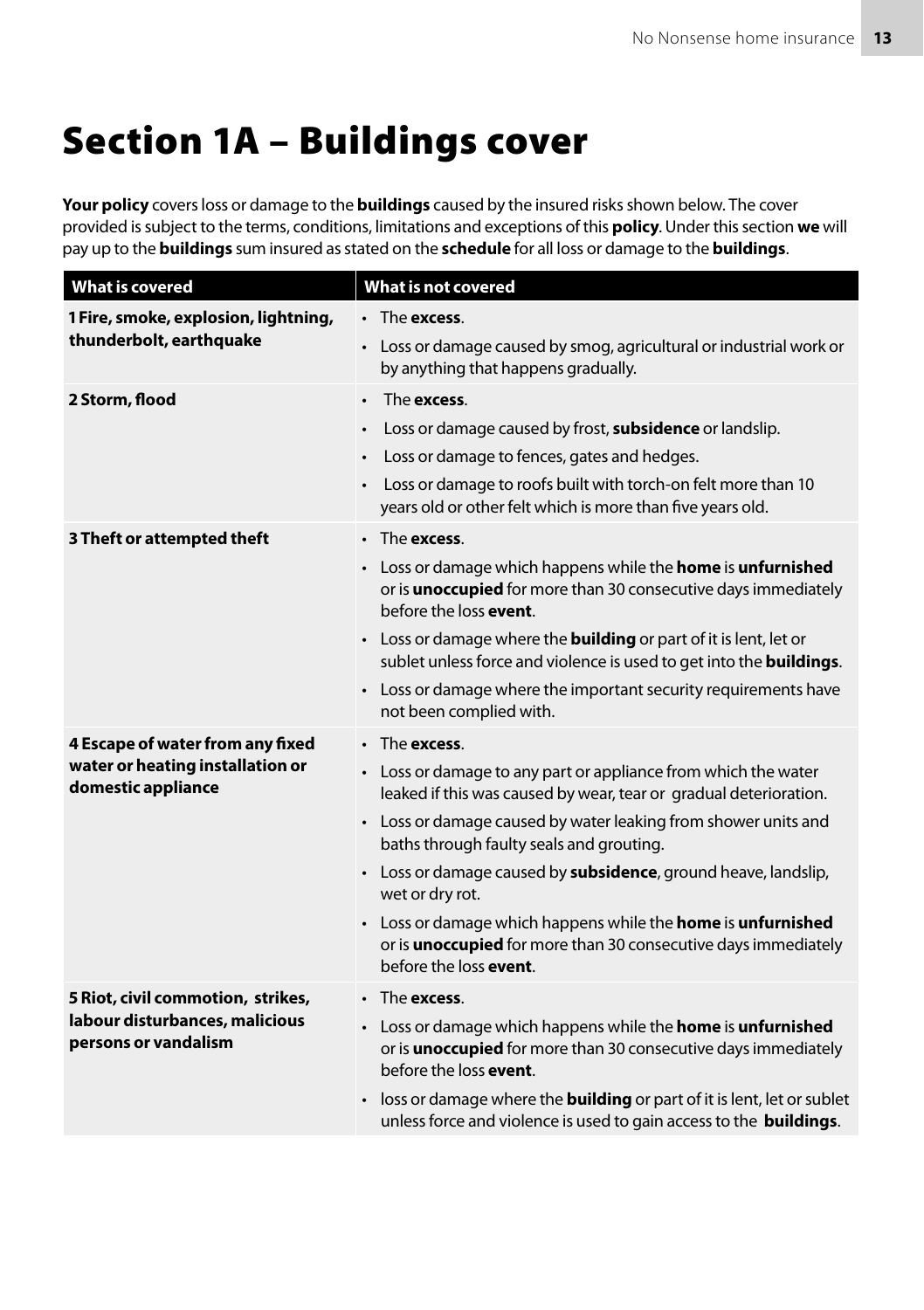| <b>What is covered</b>                                                                                                                                                     | What is not covered                                                                                                                                                                                                                                                                                                                                                                                                                                                                                                                                                                                                                                                                                                                                                                                                                                                                                                                                                                                                                                                                                          |
|----------------------------------------------------------------------------------------------------------------------------------------------------------------------------|--------------------------------------------------------------------------------------------------------------------------------------------------------------------------------------------------------------------------------------------------------------------------------------------------------------------------------------------------------------------------------------------------------------------------------------------------------------------------------------------------------------------------------------------------------------------------------------------------------------------------------------------------------------------------------------------------------------------------------------------------------------------------------------------------------------------------------------------------------------------------------------------------------------------------------------------------------------------------------------------------------------------------------------------------------------------------------------------------------------|
| 6 Heating oil leaking from your<br>domestic fixed oil installation                                                                                                         | $\cdot$ The excess.<br>• Loss or damage to any part or appliance from which the heating<br>oil leaked if this was caused by wear, tear or gradual deterioration.<br>• Loss or damage which happens while the <b>home</b> is <b>unfurnished</b><br>or is <b>unoccupied</b> for more than 30 consecutive days immediately<br>before the loss event.<br>• If you hire an environmental remediation expert or contractor<br>without our prior agreement we will not cover any loss or damage<br>caused by leaking of oil or pollution. We have the right at all times<br>to appoint a suitable expert or contractor of our own choice.                                                                                                                                                                                                                                                                                                                                                                                                                                                                           |
| 7 Impact with any of the buildings<br>by any road vehicle, or animal, or<br>aircraft and other aerial devices<br>(for example satellites) or articles<br>dropped from them | $\cdot$ The excess.<br>• Loss or damage caused by any domestic animal.                                                                                                                                                                                                                                                                                                                                                                                                                                                                                                                                                                                                                                                                                                                                                                                                                                                                                                                                                                                                                                       |
| 8 Television and radio receiving<br>aerials, satellite dishes, aerial<br>fittings and masts breaking or<br>falling                                                         | $\cdot$ The excess.<br>• Loss or damage to the actual aerial, satellite dish or mast itself and<br>any fittings attached to it.                                                                                                                                                                                                                                                                                                                                                                                                                                                                                                                                                                                                                                                                                                                                                                                                                                                                                                                                                                              |
| 9 Falling trees or parts of trees                                                                                                                                          | The <b>excess</b> .<br>• Loss or damage caused by felling or lopping trees carried out by<br>you or on your behalf.<br>• Loss of or damage to fences, gates and hedges.                                                                                                                                                                                                                                                                                                                                                                                                                                                                                                                                                                                                                                                                                                                                                                                                                                                                                                                                      |
| 10 Subsidence or ground heave of<br>the site on which the home stands<br>or landslip                                                                                       | $\cdot$ The excess.<br>Loss or damage caused by coastal, river or lake erosion.<br>Damage by bedding down of any <b>buildings</b> or the settlement of<br>$\bullet$<br>made-up ground or landfilled sites.<br>• Loss or damage if <b>you</b> know that any of the property on the site<br>has already been damaged by land movement and you have not<br>told us about it.<br>• Loss or damage arising from faulty workmanship, faulty design,<br>the use of faulty materials or inadequate drains or drainage<br>systems, inadequate foundations or chemical reaction.<br>• Damage arising from the movement of solid floors or floor slabs<br>unless the foundation of the external walls is damaged at the same<br>time and by the same cause.<br>• Loss or damage arising from structural alterations, demolition,<br>repairs or extensions to <b>buildings</b> .<br>• Loss or damage to swimming pools, terraces, patios, decking,<br>drives, footpaths, walls, gates or fences, drainage pipes, waste<br>pipes and sewers, unless the structure of the <b>home</b> is also<br>damaged at the same time. |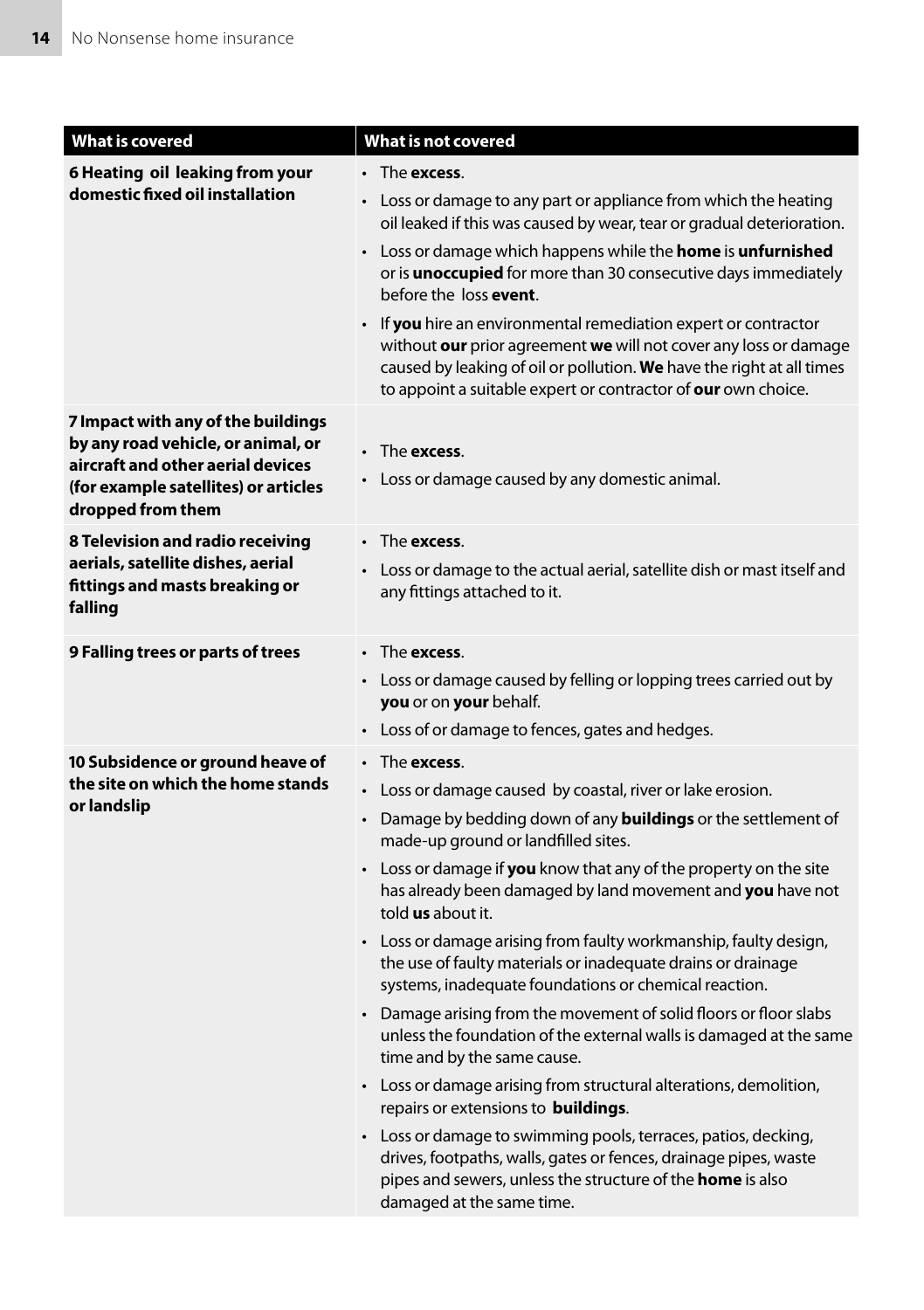| <b>What is covered</b>                                     | What is not covered                                                                                                                                                                                                                                                                     |
|------------------------------------------------------------|-----------------------------------------------------------------------------------------------------------------------------------------------------------------------------------------------------------------------------------------------------------------------------------------|
| 11 Accidental damage to buildings                          | $\cdot$ The excess.                                                                                                                                                                                                                                                                     |
|                                                            | $\cdot$ Loss or damage which happens while the <b>home</b> is <b>unfurnished</b><br>or is <b>unoccupied</b> for more than 30 consecutive days immediately<br>before the loss event.                                                                                                     |
|                                                            | • Loss or damage while any part of the <b>home</b> is lent, let or sublet or<br>if any part of the <b>buildings</b> is used for business or professional use.                                                                                                                           |
|                                                            | • Loss or damage caused by wear and tear or gradual deterioration,<br>domestic pets, insects, vermin, rust, mildew, fungus, weather<br>conditions, light, any process of heating, drying, cleaning,<br>decorating, alteration or repair, misuse, electrical or mechanical<br>breakdown. |
|                                                            | • Loss or damage caused by faulty workmanship or design, the use<br>of faulty materials, or loss or damage resulting from them.                                                                                                                                                         |
|                                                            | Loss or damage caused by scratching, scraping or denting.<br>$\bullet$                                                                                                                                                                                                                  |
|                                                            | • Loss or damage arising from structural alterations, demolition,<br>repairs or extensions to the <b>buildings</b> .                                                                                                                                                                    |
|                                                            | • Loss or damage which comes within the terms of any exclusion<br>or limitation set out in this <b>policy</b> including but not limited to the<br>insured risks described under items 1 to 12 of this section - 1A.                                                                     |
| 12 Debris removal, architect fees,<br>building regulations |                                                                                                                                                                                                                                                                                         |
| Where there has been loss or damage                        |                                                                                                                                                                                                                                                                                         |

which is covered under items 1 to 11 of Section 1A of this **policy**, **we** will also pay for the necessary and reasonable costs:

- a. to demolish, dismantle, remove debris and or shore up the **buildings**;
- b. for architect, surveyor and legal fees to which **we** have agreed are necessary to reinstate the **buildings**;
- c. to comply with any government, local authority, **building** or other regulation but only so far as these apply to the damaged parts of the **buildings**.

The most **we** will pay under this heading 'Debris removal, architect fees, building regulations' is 15% of the sum insured on **buildings**.

- Any costs which **we** have not agreed to in writing.
- Any costs or fees for preparing any **claim** under this **policy**.
- Any costs in complying with any building or other regulations for which a notice was received before the loss or damage occurred or which apply to an undamaged part of the **building**.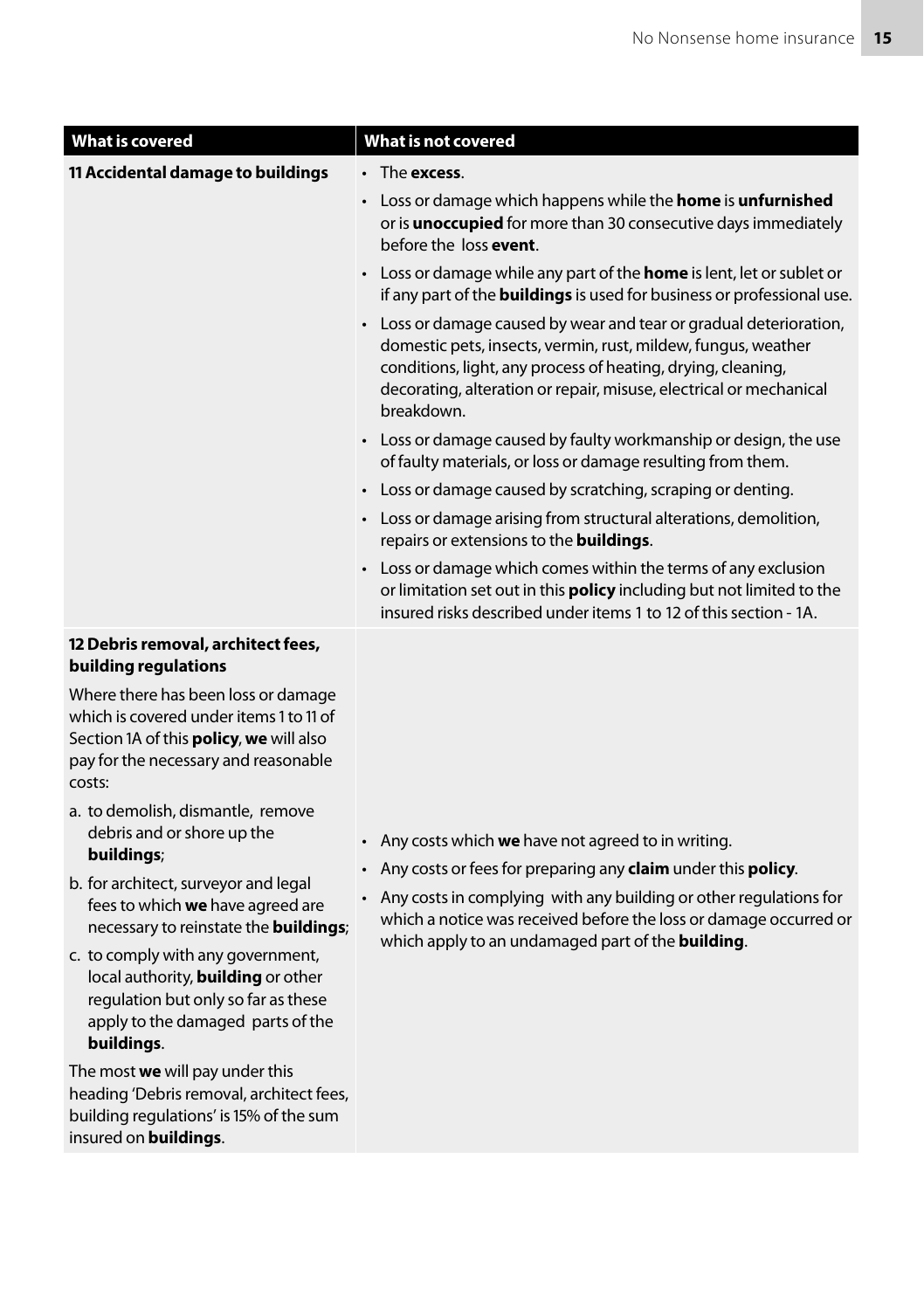| <b>What is covered</b>                                                                                                                                                                                                                                     | <b>What is not covered</b>                                                                                                                                                                                                  |
|------------------------------------------------------------------------------------------------------------------------------------------------------------------------------------------------------------------------------------------------------------|-----------------------------------------------------------------------------------------------------------------------------------------------------------------------------------------------------------------------------|
| 13 Underground pipes and cables                                                                                                                                                                                                                            | $\cdot$ The excess.                                                                                                                                                                                                         |
| We will pay for accidental damage<br>to underground pipes and cables<br>extending from your home to the<br>public mains for which you are legally                                                                                                          | Loss or damage occurring more than 15 metres from the <b>home</b> .                                                                                                                                                         |
|                                                                                                                                                                                                                                                            | Loss or damage which happens while the <b>home</b> is <b>unfurnished</b><br>$\bullet$<br>or is <b>unoccupied</b> for more than 30 consecutive days immediately<br>before the loss event.                                    |
| responsible.                                                                                                                                                                                                                                               | Loss or damage which comes within the terms of any exclusion<br>$\bullet$<br>or limitation set out in this <b>policy</b> including but not limited the<br>insured risks described under items 1 to 12 of this section - 1A. |
|                                                                                                                                                                                                                                                            | • Loss or damage arising from structural alterations, demolition,<br>repairs or extensions to the <b>home</b> .                                                                                                             |
|                                                                                                                                                                                                                                                            | • Loss or damage arising from faulty workmanship, faulty design,<br>the use of faulty materials or inadequate drains or drainage<br>systems, inadequate foundations or chemical reaction.                                   |
| 14 Accidental breakage of fixed glass<br>and sanitary fittings                                                                                                                                                                                             |                                                                                                                                                                                                                             |
| We will pay for the accidental breakage<br>of:                                                                                                                                                                                                             | The <b>excess</b> .                                                                                                                                                                                                         |
| a. fixed glass in windows, doors and<br>fanlights;                                                                                                                                                                                                         | Loss or damage which happens while the home is unfurnished<br>or is <b>unoccupied</b> for more than 30 consecutive days<br>immediately before the loss event.                                                               |
| b. fixed washbasins, pedestals, baths,<br>sinks, splashbacks, showertrays,<br>bidets, toilet pans, cisterns and<br>similar sanitary fixtures.                                                                                                              |                                                                                                                                                                                                                             |
| <b>15 Alternative accommodation</b>                                                                                                                                                                                                                        |                                                                                                                                                                                                                             |
| If the <b>home</b> cannot be lived in because<br>of damage from any insured risk<br>covered under items 1 to 11 of Section<br>1A of this <b>policy</b> , we will pay for the<br>reasonable extra expenses you<br>necessarily incur for similar alternative | • Extra expenses which arise from the work of reinstatement being<br>delayed by you or any person acting on your behalf.<br>Extra expenses arising where the home is not being used as your                                 |
| accommodation for you and members<br>of your family.                                                                                                                                                                                                       | primary place of residence.<br>• Expenses you pay or agree to pay without our written permission.                                                                                                                           |
| The most we will pay under this<br>heading ' Alternative accommodation'<br>is 10% of the sum insured on <b>buildings</b> .                                                                                                                                 |                                                                                                                                                                                                                             |
| <b>16 Purchaser's interest</b>                                                                                                                                                                                                                             |                                                                                                                                                                                                                             |
| If you are selling your home, the buyer<br>will have the benefit of the cover under<br>Section 1A - Buildings up to the date of<br>the completion of the sale.                                                                                             | This cover will not apply if the <b>buildings</b> are covered by another<br>policy.                                                                                                                                         |
|                                                                                                                                                                                                                                                            |                                                                                                                                                                                                                             |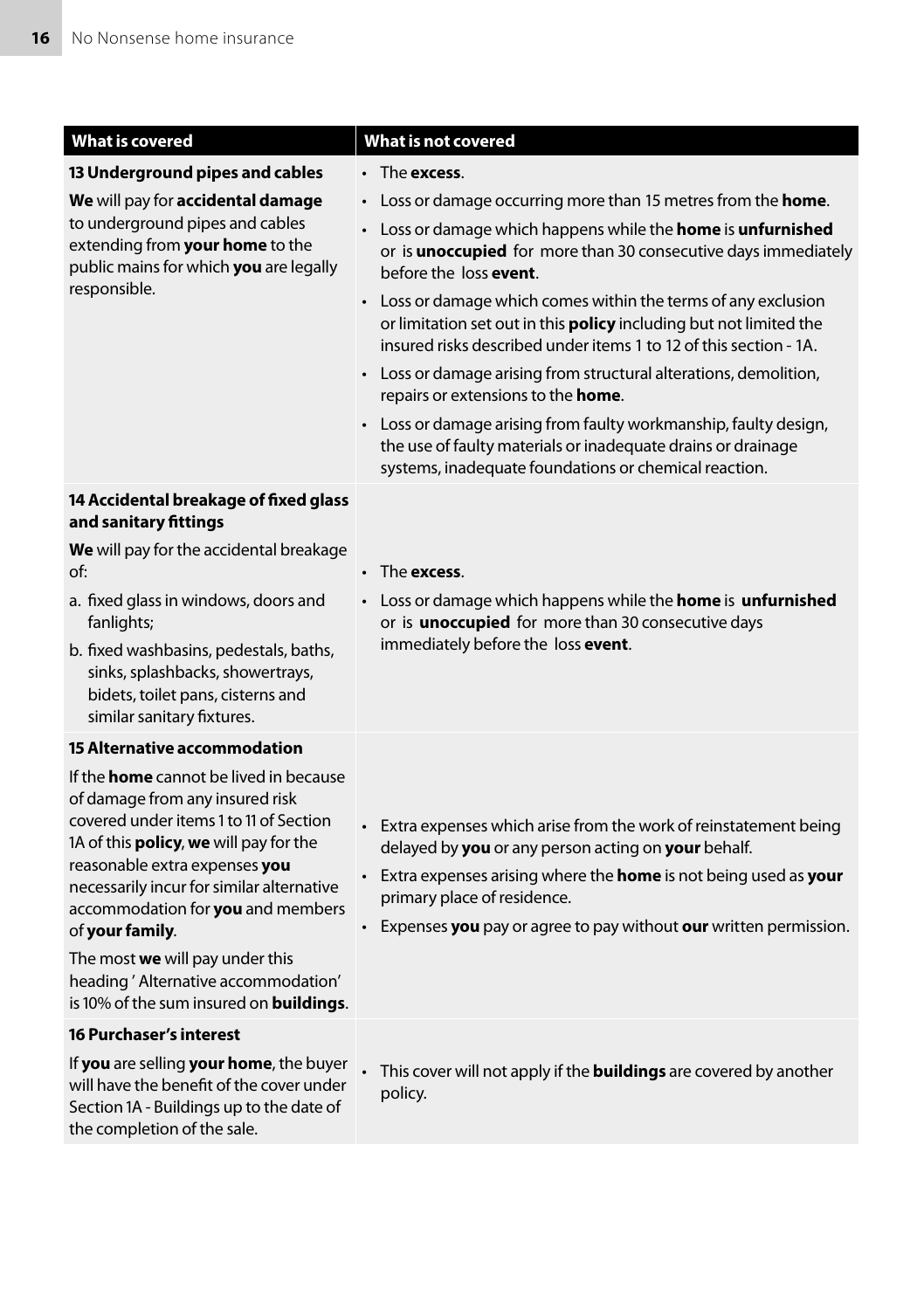#### **17 Fire brigade charges**

**We** will pay fire brigade charges up to €2,000 for dealing with any fire which results in a **claim** for loss or damage to the **buildings** caused by an insured risk described under items 1 to 11 of this section – 1A.

#### **18 Property owner's liability**

**We** will provide **you** with cover for amounts **you** or **your family** who live with **you** legally have to pay for:

- 1. Accidental bodily injury, death or disease to any member of the public or **accidental damage** to their property arising in **your** capacity as owner of the **home**.
- 2. Accidental bodily injury, death or disease to a person **you** employ to carry out maintenance, repairs or decoration to **your home** arising from owning the **home** at the address shown in the **schedule**.

Cover is not provided under this heading 'Property owner's liability' for personal liability or as occupier of the **home**. Cover for these liabilities can be purchased under Section 4.

The most **we** will pay under this heading or under this **policy** in respect of any one **claim** will not exceed €2,600,000 inclusive of all legal costs, fees and expenses.

In the event of **your** death, **we** will provide cover to **your** personal legal representatives for **your** liabilities so long as they observe, fulfil and are subject to the terms, exceptions and conditions of this **policy** in so far as they apply.

#### **What is covered What is not covered**

- Charges where a **claim** is made under Section 1B Contents of this **policy**.
- Any amount over €2,000.
- 1. Liability accepted under contract which would not exist only for the contract.
- 2. Liability directly or indirectly caused by pollution or contamination of buildings, structures, water, land or atmosphere unless it is caused by:
- a. a sudden unexpected act which can be identified,
- b. oil leaking from a domestic installation.

Where liability cover is provided for pollution and contamination the most **we** will pay for any one **event** is €130,000 including all legal costs, fees and expenses.

- 3. Liability arising in connection with owning, possessing or using any other land, buildings or structures other than the **home** shown in the **schedule**.
- 4. Injury or damage arising out of or in connection with any profession, trade or business including letting accommodation.
- 5. Injury or damage arising out of using lifts, or mechanically propelled vehicles other than pedestrian controlled gardening tools or ride on lawnmowers used at the **home** shown in the **schedule** in situations where cover for liability to others under the Road Traffic Acts does not apply.
- 6. Liability for injury arising in connection with construction, reconstruction, structural alterations or repair works.
- 7. Liability arising in connection with felling or lopping trees.
- 8. Death, disease or bodily injury to any member of **your family** or **your household**.
- 9. Damage to property belonging to or in the custody or control of **you** or any member of **your family** or **household**.
- 10. Liability arising from asbestos and asbestos dust.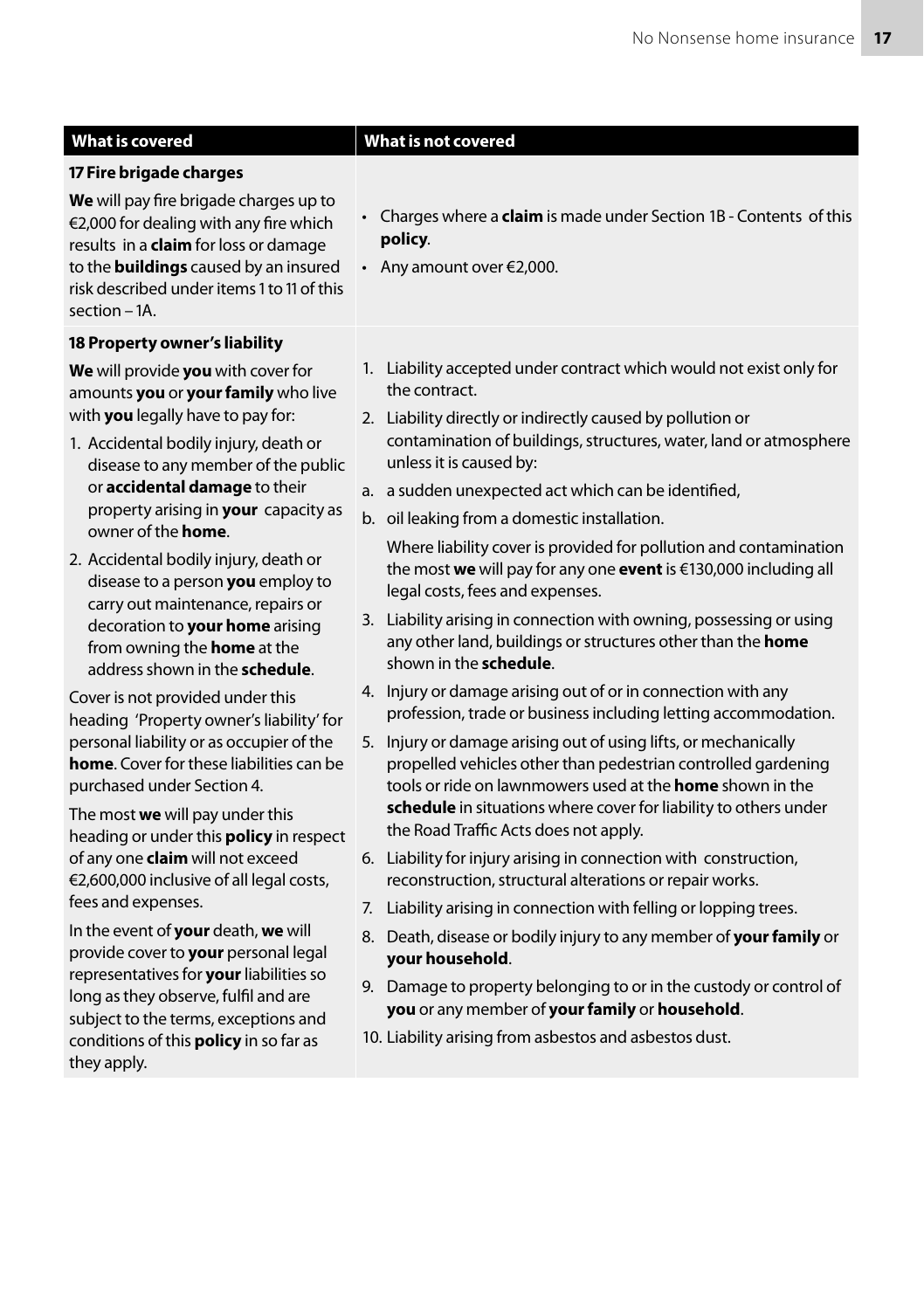## Section 1B - Contents cover

**Your policy** covers loss or damage to the **contents** caused by the insured risks shown below. The cover provided is subject to the terms, conditions, limitations and exceptions of this **policy**. Under this section **we** will pay up to the **contents** sum insured as stated on the **schedule** for all loss or damage to the **contents**.

| <b>What is covered</b>                                          | <b>What is not covered</b>                                                                                                                                        |
|-----------------------------------------------------------------|-------------------------------------------------------------------------------------------------------------------------------------------------------------------|
| 1 Fire, smoke, explosion, lightning,<br>thunderbolt, earthquake | $\cdot$ The excess.                                                                                                                                               |
|                                                                 | • Loss or damage caused by smog, agricultural or industrial<br>work or by anything happening gradually.                                                           |
| 2 Storm, flood                                                  | • The excess.                                                                                                                                                     |
|                                                                 | • Loss or damage caused by frost, <b>subsidence</b> or landslip.                                                                                                  |
|                                                                 | • Loss or damage to fences, gates and hedges.                                                                                                                     |
|                                                                 | • Loss or damage to roofs built with torch-on felt which are<br>more than ten years old or other felt which is more than<br>five years old.                       |
| 3 Theft or attempted theft                                      | The <b>excess</b> .                                                                                                                                               |
|                                                                 | • Loss or damage which happens while the <b>home</b><br>is unfurnished or unoccupied for more than 30<br>consecutive days immediately before the loss event.      |
|                                                                 | • Loss or damage where the <b>buildings</b> or part of it is lent,<br>let or sublet unless force and violence is used to gain<br>access to the <b>buildings</b> . |
|                                                                 | • Loss or damage where the important security<br>requirements have not been complied with.                                                                        |
| 4 Escape of water from any fixed water or                       | • The excess.                                                                                                                                                     |
| heating installation or domestic appliance                      | • Loss or damage to any part or appliance from which the<br>water leaked if this was caused by wear, tear or gradual<br>deterioration.                            |
|                                                                 | • Loss or damage caused by water leaking from shower<br>units and baths through faulty seals and grouting.                                                        |
|                                                                 | • Loss or damage caused by <b>subsidence</b> , ground heave,<br>landslip, wet or dry rot.                                                                         |
|                                                                 | • Loss or damage which happens while the <b>home</b> is<br>unfurnished or is unoccupied for more than 30<br>consecutive days immediately before the loss.         |
| 5 Riot, civil commotion, strikes, labour                        | The <b>excess</b> .                                                                                                                                               |
| disturbances, malicious persons or<br>vandalism                 | • Loss or damage which happens while the <b>home</b> is<br>unfurnished or is unoccupied for more than 30<br>consecutive days immediately before the loss event.   |
|                                                                 | • Loss or damage where the <b>building</b> or part of it is lent, let<br>or sublet unless force and violence is used to gain access<br>to the <b>buildings</b> .  |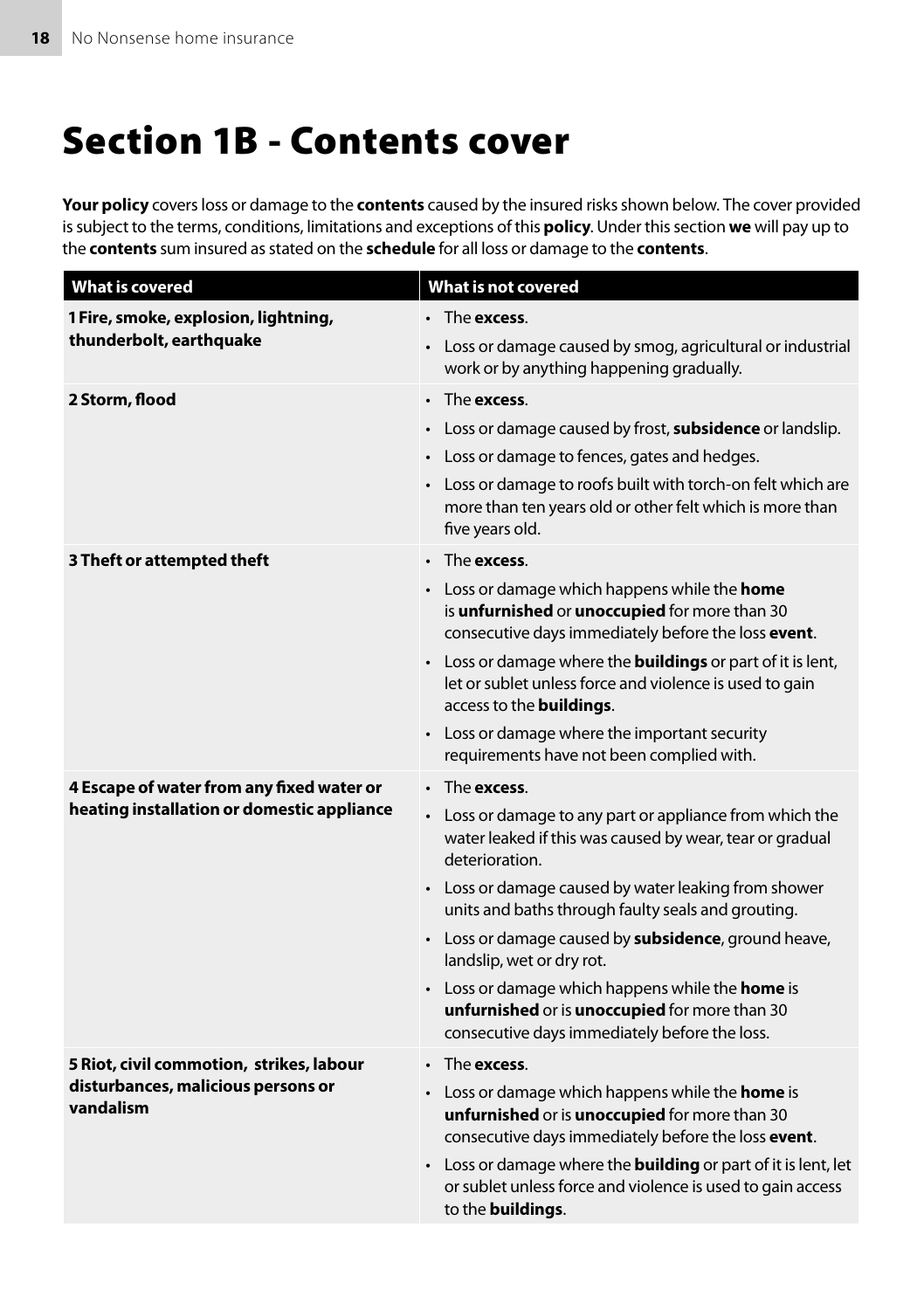| <b>What is covered</b>                                                                                                                                                                                                                     | What is not covered                                                                                                                                                                                                                                                              |
|--------------------------------------------------------------------------------------------------------------------------------------------------------------------------------------------------------------------------------------------|----------------------------------------------------------------------------------------------------------------------------------------------------------------------------------------------------------------------------------------------------------------------------------|
| 6 Heating oil leaking from your domestic<br>fixed oil installation                                                                                                                                                                         | $\cdot$ The excess.                                                                                                                                                                                                                                                              |
|                                                                                                                                                                                                                                            | • Loss or damage to any part or appliance from which<br>the heating oil leaked if this was caused by wear, tear or<br>gradual deterioration.                                                                                                                                     |
|                                                                                                                                                                                                                                            | • Loss or damage which happens while the <b>home</b> is<br>unfurnished or is unoccupied for more than 30<br>consecutive days immediately before the loss event.                                                                                                                  |
|                                                                                                                                                                                                                                            | • If you hire an environmental remediation expert or<br>contractor without our prior agreement we will not cover<br>any loss or damage caused by leaking of oil or pollution.<br>We have the right at all times to appoint a suitable expert<br>or contractor of our own choice. |
| 7 Impact with any of the buildings by any                                                                                                                                                                                                  | • The excess.                                                                                                                                                                                                                                                                    |
| road vehicle, or animal, or aircraft and other                                                                                                                                                                                             | Loss or damage caused by any domestic animal.                                                                                                                                                                                                                                    |
| aerial devices or articles dropped from them                                                                                                                                                                                               | Loss or damage unless the <b>buildings</b> are damaged at the<br>$\bullet$<br>same time and by the same cause.                                                                                                                                                                   |
| 8 Breakage or falling of television and radio                                                                                                                                                                                              | $\cdot$ The excess.                                                                                                                                                                                                                                                              |
| receiving aerials, satellite dishes, aerial<br>fittings and masts                                                                                                                                                                          | • Loss or damage to the aerial, satellite dish or mast itself<br>and any fittings attached to it.                                                                                                                                                                                |
|                                                                                                                                                                                                                                            | • Loss or damage unless the <b>buildings</b> are damaged at the<br>same time and by the same cause.                                                                                                                                                                              |
| 9 Falling trees or parts of trees                                                                                                                                                                                                          | • The excess.                                                                                                                                                                                                                                                                    |
|                                                                                                                                                                                                                                            | • Loss or damage caused by felling or lopping trees carried<br>out by you or on your behalf.                                                                                                                                                                                     |
|                                                                                                                                                                                                                                            | • All loss or damage unless the <b>buildings</b> are damaged at<br>the same time and by the same cause.                                                                                                                                                                          |
| 10 Subsidence or ground heave of the site on                                                                                                                                                                                               | $\cdot$ The excess.                                                                                                                                                                                                                                                              |
| which the home stands or landslip                                                                                                                                                                                                          | • Loss or damage unless the <b>buildings</b> are damaged at the<br>same time and by the same cause.                                                                                                                                                                              |
| 11 Accidental breakage of fixed glass and<br>sanitary fittings                                                                                                                                                                             |                                                                                                                                                                                                                                                                                  |
| We will pay for the accidental breakage of:                                                                                                                                                                                                | $\cdot$ The excess.                                                                                                                                                                                                                                                              |
| a. fixed glass in windows, doors and fanlights;                                                                                                                                                                                            | • Loss or damage which happens while the <b>home</b><br>is unfurnished or is unoccupied for more than 30                                                                                                                                                                         |
| b. fixed washbasins, pedestals, baths, sinks,<br>splashbacks, showertrays, bidets, toilet pans,<br>cisterns and similar sanitary fixtures.                                                                                                 | consecutive days immediately before the loss event.                                                                                                                                                                                                                              |
| 12 Fire brigade charges                                                                                                                                                                                                                    |                                                                                                                                                                                                                                                                                  |
| We will pay fire brigade charges up to $\epsilon$ 2,000 for<br>dealing with any fire which results in a claim for<br>loss or damage to the contents caused by an<br>insured risk described under items 1 to 11 of this<br>$section - 1B$ . | Charges where a <b>claim</b> is made under Section 1A -<br>Buildings of this <b>policy</b> .<br>$\cdot$ Any amount over $\epsilon$ 2,000.                                                                                                                                        |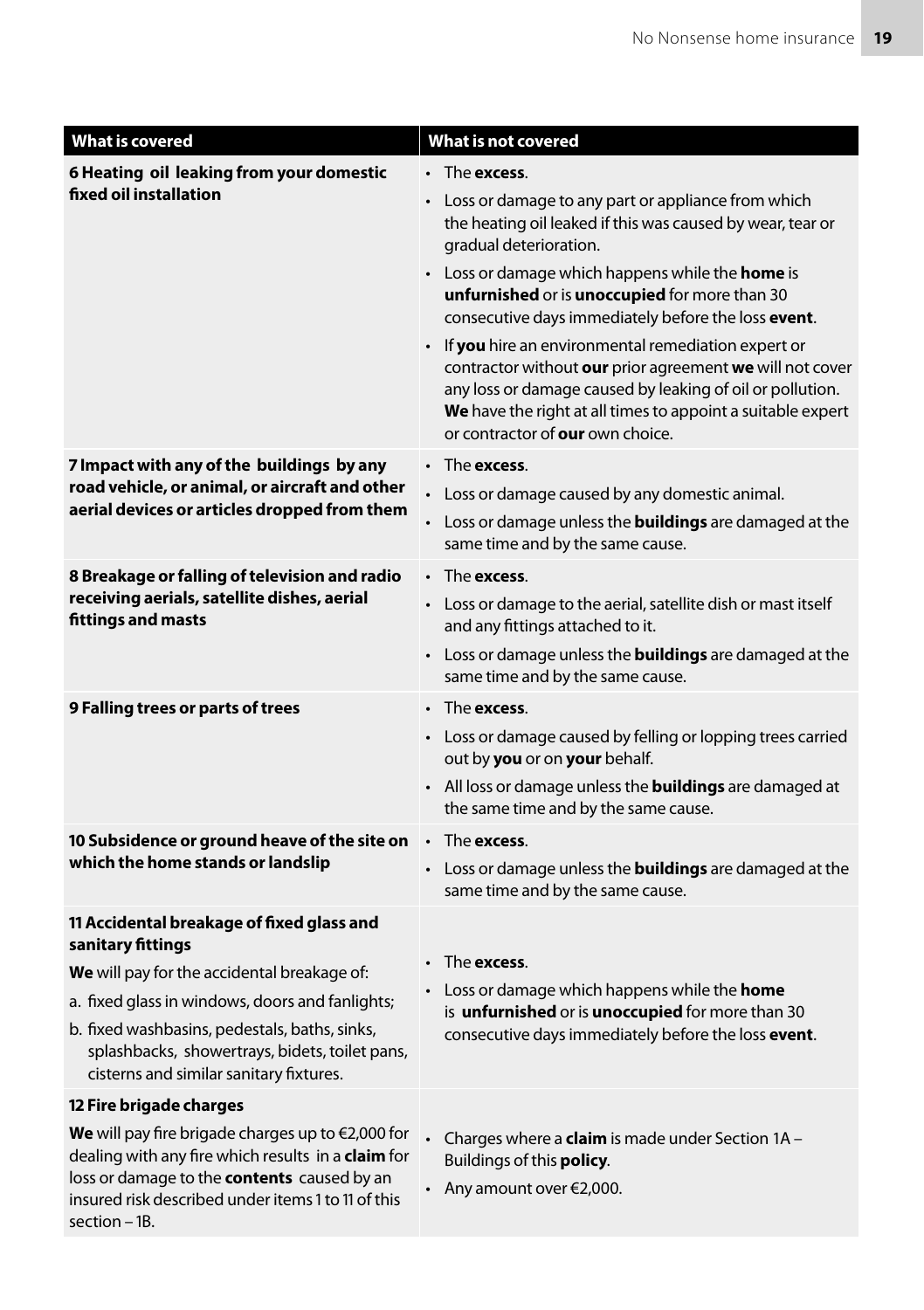## Optional benefits under Section 1

**You** may be able to choose to pay more to include the following optional extra covers under **your policy**. If an optional extra cover is included under **your policy** it will be specifically noted in **your schedule**. If it is not noted then the additional cover will not apply.

### 1. Accidental damage to contents

If **you** make a **claim** under this optional extra, it will affect **your** no claim discount.

| <b>What is covered</b>                                                                                                                                                  | <b>What is not covered</b>                                                                                                                                                                                                     |
|-------------------------------------------------------------------------------------------------------------------------------------------------------------------------|--------------------------------------------------------------------------------------------------------------------------------------------------------------------------------------------------------------------------------|
| The insurance in force under Section 1B<br>of this policy extends to cover you for<br>accidental damage to contents in the home<br>at the address shown in the schedule | The excess.<br>$\bullet$                                                                                                                                                                                                       |
|                                                                                                                                                                         | Damage to glass, earthenware or china.                                                                                                                                                                                         |
|                                                                                                                                                                         | Damage occurring in any part of the <b>buildings</b> which may<br>be lent, let or sublet.                                                                                                                                      |
|                                                                                                                                                                         | • Damage arising from wear and tear, gradual deterioration,<br>action of light or weather (other than storm), moths, vermin<br>or any process of cleaning, repairing, dyeing or restoring,<br>mechanical or electrical defect. |
|                                                                                                                                                                         | • Damage or corruption of data or programs.                                                                                                                                                                                    |
|                                                                                                                                                                         | • Chewing, scratching, tearing or fouling by pets.                                                                                                                                                                             |
|                                                                                                                                                                         | • Loss or damage which comes within the terms of any<br>exclusion or limitation set out in this <b>policy</b> including but<br>not limited to the insured risks described under items 1 to<br>12 of this section - 1B.         |
|                                                                                                                                                                         | • Damage to:                                                                                                                                                                                                                   |
|                                                                                                                                                                         | a. jewellery,                                                                                                                                                                                                                  |
|                                                                                                                                                                         | b. watches.                                                                                                                                                                                                                    |
|                                                                                                                                                                         | c. furs.                                                                                                                                                                                                                       |
|                                                                                                                                                                         | d. musical instruments,                                                                                                                                                                                                        |
|                                                                                                                                                                         | e. cameras, camcorders,                                                                                                                                                                                                        |
|                                                                                                                                                                         | f. contact lenses, spectacles, hearing aids,                                                                                                                                                                                   |
|                                                                                                                                                                         | g. mobile phones,                                                                                                                                                                                                              |
|                                                                                                                                                                         | h. sporting guns,                                                                                                                                                                                                              |
|                                                                                                                                                                         | i. food, drink or plants, or                                                                                                                                                                                                   |
|                                                                                                                                                                         | j. works of art.                                                                                                                                                                                                               |
|                                                                                                                                                                         |                                                                                                                                                                                                                                |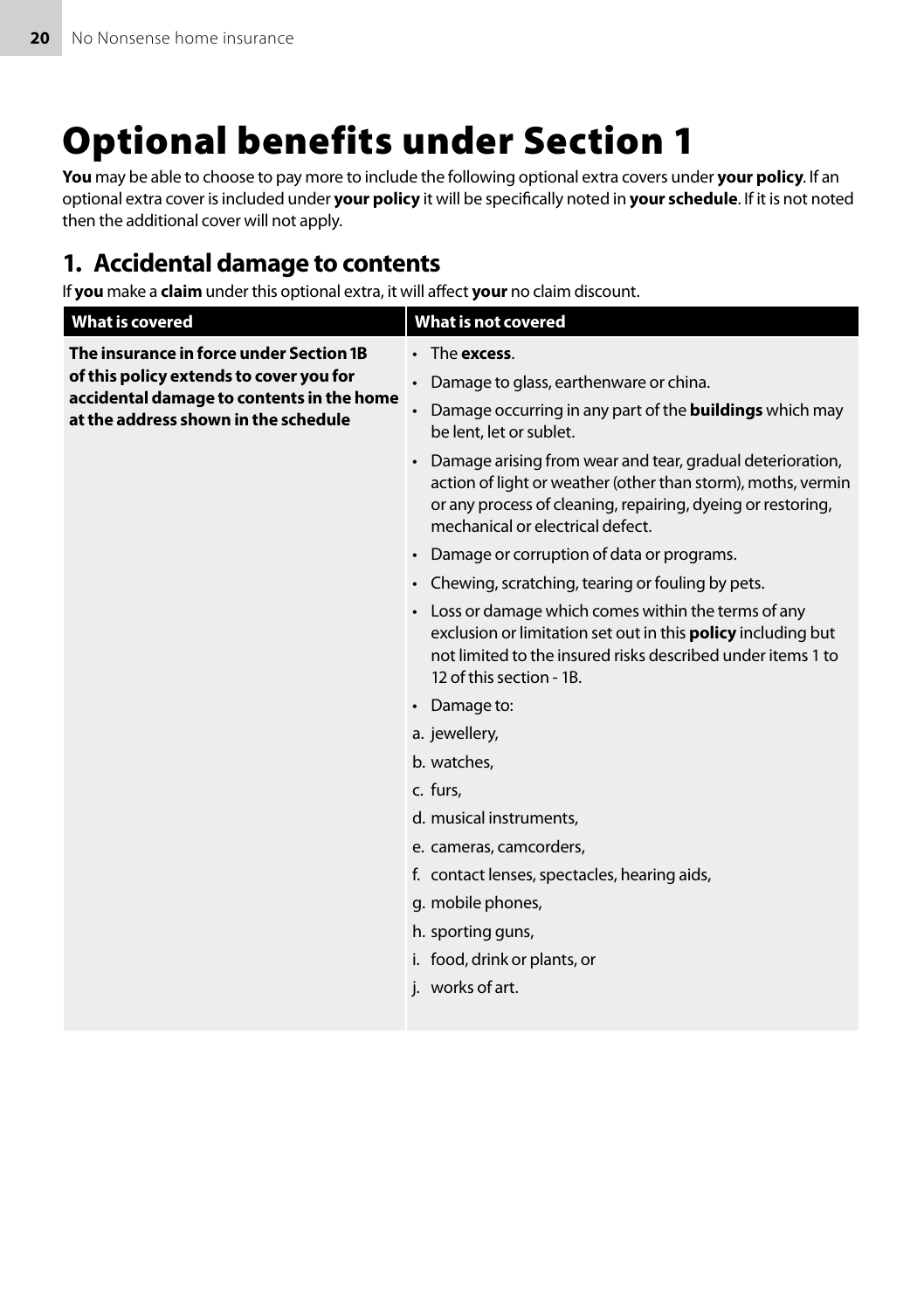### 2. Theft of garden furniture and contents in the open

**We** will pay up to €650 for each **claim** for theft of garden furniture and items of **contents** in the open within the boundary of the site on which the **home** stands.

If **you** make a **claim** under this optional extra, it will not affect **your** no claim discount and will not be subject to the **policy excess**.

### 3. Energy efficiency benefit

#### **Buildings**

This will extend **your** cover to include the additional cost of reinstating or repairing the **buildings** in a manner which improves the energy efficiency of the residential part of **your home**. For example by using more effective insulation or a more efficient heating system. It extends the cover provided under Section 1 of the **policy** and will apply in addition to the provisions outlined under "How we will settle your claim" in this document.

It is important to note that the most **we** will pay under this benefit is an additional 15% of any agreed **claim** settlement for damage to **buildings** (this is the settlement amount excluding this benefit) up to a maximum amount of €25,000.

Any technologies, materials and measures involved must comply with Sustainable Energy Authority of Ireland approved guidelines on improving energy efficiency in houses.

#### **Contents**

The basis of settlement in respect of **claims** under **contents** for electrical household appliances which cannot be economically repaired and require a full replacement will be with an equivalent appliance which has an energy rating of "A".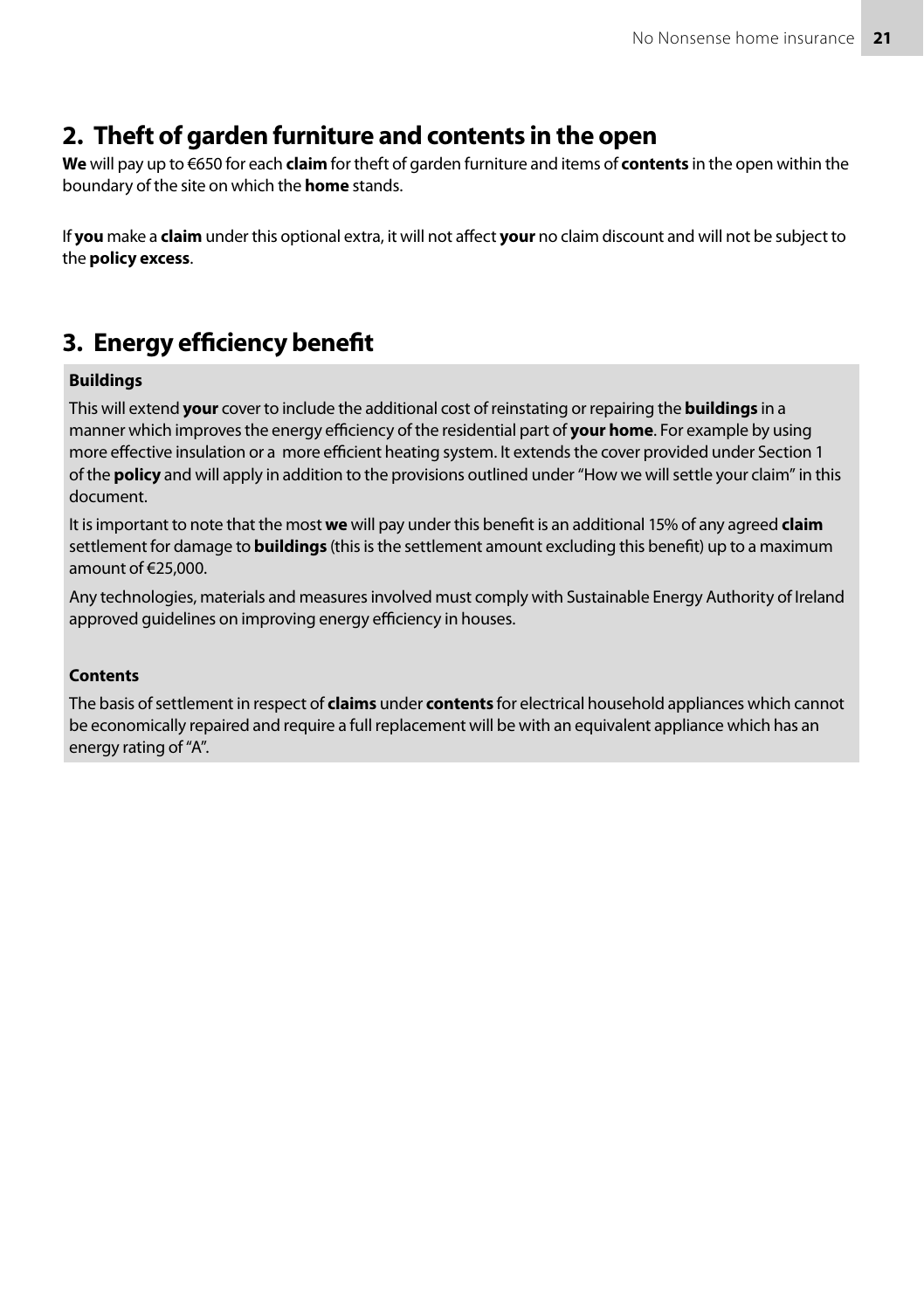## Section 2 – Home emergency assistance – 1890 583 583

This cover can be purchased as an optional extra under our home **policy**. **Your schedule** will confirm if this benefit applies to **your policy**. If it is not noted then there is no cover under this section.

If **you** make a **claim** under this optional extra, it will not affect **your** no claim discount and will not be subject to the **policy excess**.

Home emergency assistance provides a 24 hours, 365 days a year service, through **our** service provider Mapfre Assistance Agency Ireland, in the **event** of a household emergency. **You** must call the assistance number provided to notify **us** of **your** emergency and **we** will only be responsible for expenses incurred with **our** prior approval.

If the **home** has been broken into **you** should notify An Garda Síochána prior to calling the home emergency assistance line.

An emergency is an unexpected or sudden **event** resulting in damage to the **home** which requires immediate action to make it safe and secure it against further loss or damage.

**Your excess** will not apply to a **claim** made under this section.

It is important that **you** give the following information when calling the Home emergency assistance service.

- a. **Your** home and mobile telephone number.
- b. **Your** full home address.
- c. **Your policy** number.
- d. A description of the problem.

**Events insured:**

### **Section A – Emergency services**

Emergency repairs are the repairs necessary to make the **home** safe and secure it against further loss or damage following an unexpected or sudden occurrence which results in damage needing immediate action.

**We** will provide an emergency repair service to secure the **home** and prevent further loss or damage from happening, following an emergency arising from one of the following **events**:

- 1. Broken or damaged piping, leaks from sanitary fixtures and fittings and fixed water installations within the **home**.
- 2. Failure of the electrical supply within the **home** due to a fault or damage to the electrical installation inside the **home**.
- 3. The **home** being made insecure or if entry is obstructed due to:
- loss of keys,
- damage to locks,
- as a result of theft.
- any other accidental cause, or
- in the event a child has locked themselves in a room.
- 4. Storm damage or any other **accidental damage** to the roof which renders the **home** insecure.
- 5. Broken glass in outside windows or doors which makes the **home** insecure.

#### **Cover provided**

**We** will pay the cost of the callout, labour and materials which are necessary for the emergency repair work, up to a maximum amount of:

- 1. €200 for each emergency, and
- 2. €254 for glazing.

If the repairs cost more than these amounts **you** will be responsible for paying the difference. If **you** have a valid **claim** under Section 1 **we** will refund any repair cost **you** pay.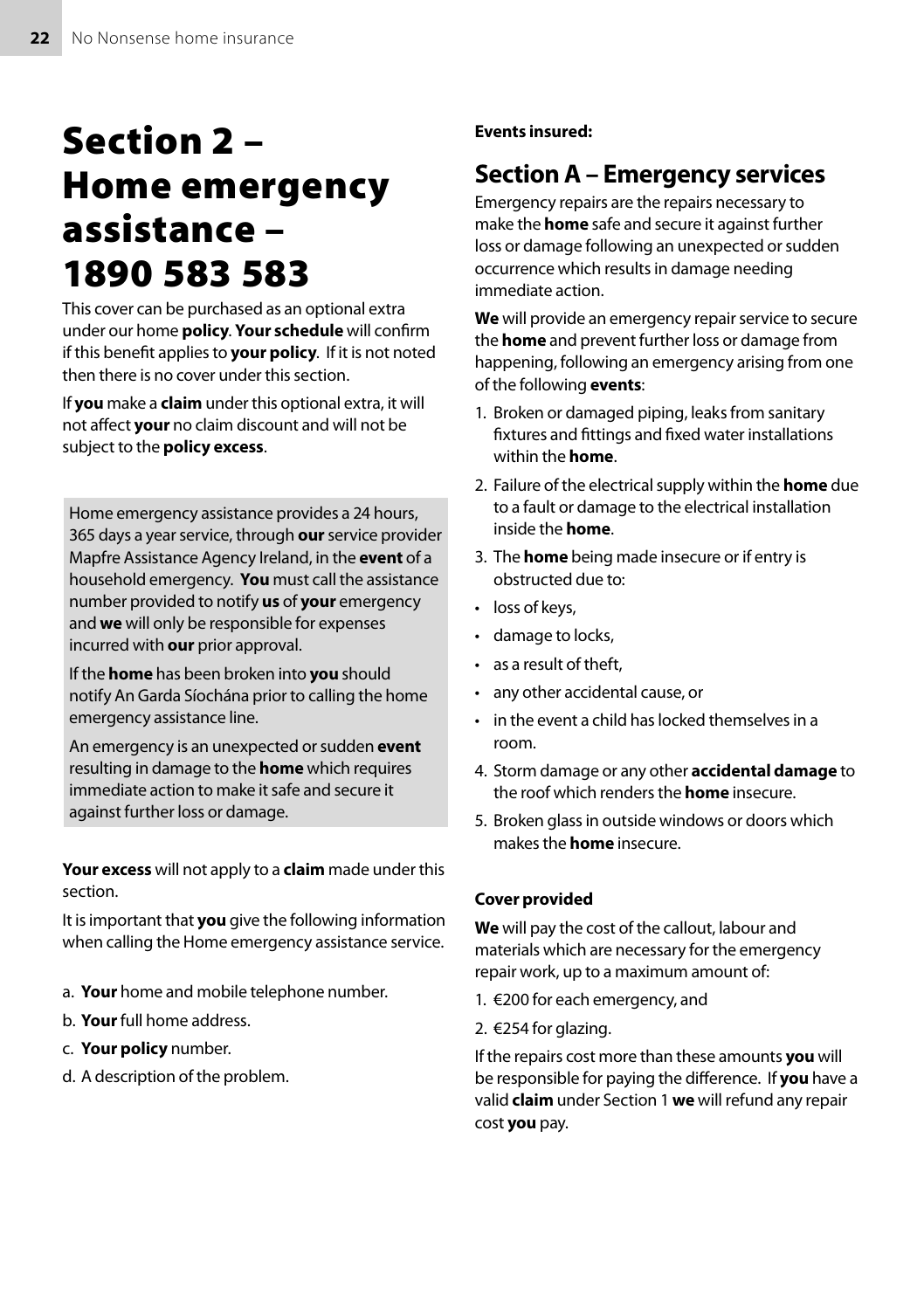#### **Exclusions to Section A**

**We** will not pay for:

- 1. The repair of damage arising from seepage, leaking or dampness even as a result of breakage or damage of the piping or other installation.
- 2. The repair of air conditioning installations, electrical showers, water filtration units, jacuzzis, drains and septic tanks outside the **home**.
- 3. Repair to lighting, including bulbs or fluorescent tubes, free-standing electrical installations such as lamps, home appliances.
- 4. Alarm or telephone systems.
- 5. Any work to:
- inside doors or fittings,
- outside doors not leading directly to the **home**,
- mechanical shutters or automatic garage doors,
- double glazed units where one pane has remained intact,
- any **home** in the course of construction or under refurbishment or renovation.

### **Section B - Follow up services**

When **we** have carried out an emergency repair covered under Section A **we** will also provide the following benefits.

- 1. Urgent message relay when an emergency occurs within the **home**, **we** will pass on an urgent message to a family member at home or abroad.
- 2. Essential information if **you** need the number of an essential service urgently, simply call 1890 583 583 and **we** will provide the contact number for services like a hospital, garda station, fire brigade or 24 hour pharmacy.

### **Exclusions common to Section A and B**

**We** will not pay for:

- 1. Any work other than emergency repair as specified.
- 2. Any work undertaken which is not within the **home**.
- 3. Any costs incurred without **our** prior approval.
- 4. An emergency brought about by an avoidable or deliberate act committed by anybody lawfully in or about the **home**.
- 5. Damage to **your contents**.

 The general **policy** exclusions will apply to the cover provided under this section.

### **Conditions common to Section A and B**

**We** will only provide the home assistance benefits described in the **policy** once **you** have complied with all its terms and conditions.

- a. **We** will not pay any benefit unless **you** have notified **us** by calling the contact number and **we** have authorised assistance.
- b. **You** must quote **your policy** number when calling for assistance and then produce relevant identification on the request of the operator, tradesman or any other of **our** agents.
- c. If **you** cancel this **policy we** will not refund the Home emergency assistance premium.
- d. **You** cannot transfer the benefits of this **policy** to anyone else.
- e. **You** should keep the **home** in a good state of repair.
- f. **You** will need to replace or repair any parts of the **home** which are failing or showing signs of wear and tear as soon as possible after **you** notice a problem.
- g. **Our** Home emergency assistance cover is limited to a maximum of 3 emergency assists in any one 12 month **period of insurance**. After the third assist, **your** Home emergency assistance cover no longer provides any protection.
- h. While **we** do **our** best to arrange prompt service for all emergencies, the service levels cannot be guaranteed at times of severe weather conditions which last for a long period of time such as bad storms. At these times there may be a foreseeable likely shortage of tradespersons available to deal with individual emergencies.
- i. This section provides home emergency assistance only. It does not replace the cover provided by Section 1 and does not provide for the cost of normal wear, tear, depreciation or general maintenance.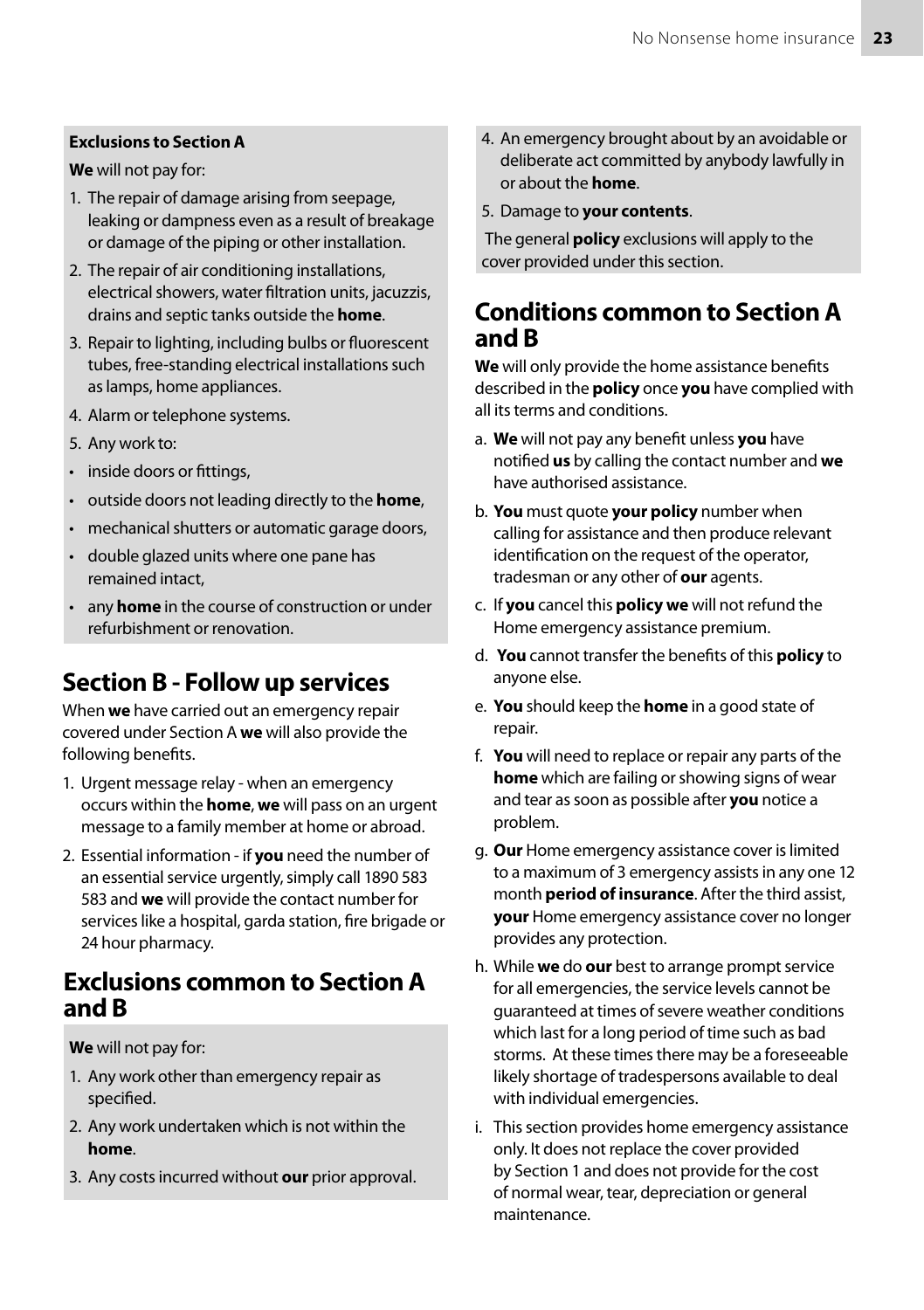## Section 3 – All risks cover for items carried outside your home

All risks cover is included under **your policy** if it is specifically noted in **your schedule**. If it is not noted then there is no cover under this section.

The **policy excess** will not apply to any **claim** made under this section. If a **claim** is made under this section it will affect **your** no claim discount. In the **event** of a **claim you** must provide us with satisfactory evidence that **you** owned the missing item, of its value and details surrounding its loss.

| <b>What is covered</b>                                                                                                                                                                                                                                                                                                                                                                                                                                                                                                                                                                                                                                                                                                                                                                                                                                                                                                                   | <b>What is not covered</b>                                                                                                                                                                                                                                                                                                                                                                                                                                                                                                                                                                                                                                                                                                                                                                                                                                                                                                                                                                                                                                                                                                                                         |
|------------------------------------------------------------------------------------------------------------------------------------------------------------------------------------------------------------------------------------------------------------------------------------------------------------------------------------------------------------------------------------------------------------------------------------------------------------------------------------------------------------------------------------------------------------------------------------------------------------------------------------------------------------------------------------------------------------------------------------------------------------------------------------------------------------------------------------------------------------------------------------------------------------------------------------------|--------------------------------------------------------------------------------------------------------------------------------------------------------------------------------------------------------------------------------------------------------------------------------------------------------------------------------------------------------------------------------------------------------------------------------------------------------------------------------------------------------------------------------------------------------------------------------------------------------------------------------------------------------------------------------------------------------------------------------------------------------------------------------------------------------------------------------------------------------------------------------------------------------------------------------------------------------------------------------------------------------------------------------------------------------------------------------------------------------------------------------------------------------------------|
| At our option we will reinstate, repair, replace<br>or pay an amount in the event of loss or<br>damage to the items noted in the schedule,<br>which happens during the <b>period of</b><br>insurance:<br>a. in Ireland or anywhere within the continent<br>of Europe,<br>b. for up to 60 days in the rest of the world.<br><b>You</b> can choose cover for the items numbered<br>below and if cover applies the items will be<br>noted in your schedule.<br>Item 1 - Unspecified items of jewellery.<br>We will pay up to the sum insured noted in the<br>schedule but no more than €1,300 for any one<br>item of unspecified jewellery.<br>Item 2 - Personal effects.<br>We will pay up to the sum insured noted in the<br>schedule but no more than €1,300 for any one<br>item of unspecified personal effects.<br>Item 3 - Personal money.<br>We will pay up to the sum insured noted in<br>the schedule for loss of money within the | a. Loss or damage due to theft or attempted theft in which<br>you or any member of your family or household is<br>involved.<br>b. Loss or damage if customs or another official authority has<br>legally taken, destroyed or held your property.<br>c. Breakage of glass or brittle items (other than jewellery).<br>d. Damage caused by over-winding, denting, or internal<br>damage to watches or clocks (other than damage caused<br>by fire or thieves).<br>e. Loss or damage arising from moth, mildew, wear and tear,<br>mechanical or electrical breakdown, inherent defect, faulty<br>workmanship, faulty design or the use of faulty materials,<br>anything that happens gradually or from the actual process<br>of cleaning, dyeing, restoring or altering of any items.<br>f. Unless you have provided us with a valuation, we will not<br>cover any specified item with a value of more than €3,000.<br>g. Any item more specifically insured or any amount that<br>you cannot recover from a more specific insurance policy<br>because the insurer refuses or reduces a <b>claim</b> .<br>h. Stealing from any unattended motor vehicle unless from a |
| continent of Europe which happens during<br>the period of insurance.<br>Item 4 - Specified items.<br>We will pay up to the sum insured for each                                                                                                                                                                                                                                                                                                                                                                                                                                                                                                                                                                                                                                                                                                                                                                                          | vehicle glove compartment or locked boot.<br>i. Property held or used for any profession, business or<br>employment.<br>j. Bicycles.                                                                                                                                                                                                                                                                                                                                                                                                                                                                                                                                                                                                                                                                                                                                                                                                                                                                                                                                                                                                                               |
| specified item described in the schedule.                                                                                                                                                                                                                                                                                                                                                                                                                                                                                                                                                                                                                                                                                                                                                                                                                                                                                                |                                                                                                                                                                                                                                                                                                                                                                                                                                                                                                                                                                                                                                                                                                                                                                                                                                                                                                                                                                                                                                                                                                                                                                    |

#### **Items of Jewellery valued in excess of €7,500**

Cover is provided for items of jewellery valued at more than €7,500 so long as the item is kept in a domestic safe while not being worn. Where the item of jewellery is a ring with claws holding diamonds or other precious materials, cover is subject to the ring being inspected at least once every two years by a reputable jeweller and any defects being repaired immediately.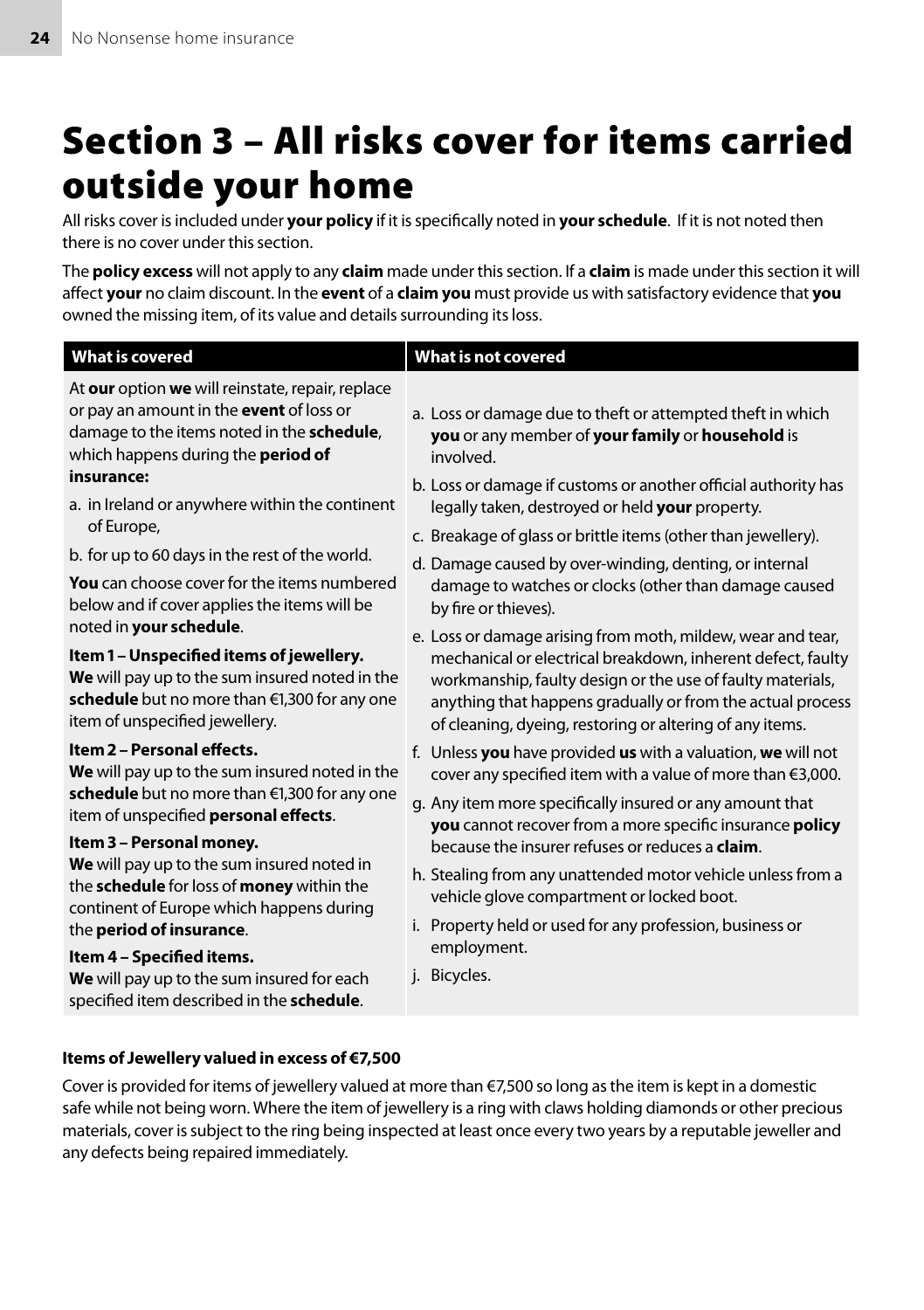## Section 4 – Personal liability protection

The **policy excess** will not apply to any **claim** made under this section. If a **claim** is made under this section it will affect **your** no claim discount.

**We** will provide **you** with cover for amounts **you** or **your** family who live with **you** legally have to pay for accidental bodily injury, death or disease to any person or damage to property arising:

- 1. in a personal capacity,
- 2. as occupier of the **home** at the address shown in the **schedule**,
- 3. from **your** employing a domestic employee, child-minder, carer or home help at the **home** shown in the **schedule**.

The most **we** will pay under this section for any one **claim** is €2,600,000 inclusive of all legal costs, fees and expenses.

In the event of **your** death, **we** will provide cover to **your** personal representatives, for **your** liabilities, so long as they observe, fulfil and be subject to the terms, exceptions and conditions of the **policy** in so far as they apply.

#### **What is covered What is not covered**

- 1. Liability accepted under contract which would not exist only for the contract.
- 2. Liability directly or indirectly caused by pollution or contamination of buildings structures, water, land or atmosphere unless it is caused by:
- a. a sudden unexpected act which can be identified,
- b. oil leaking from a domestic installation.

Where liability cover is provided for pollution and contamination the most **we** will pay for any one **event** is €130,000 including all legal costs, fees and expenses.

- 3. Liability arising in connection with the ownership or possession of any land, buildings or structures, other than the insured **buildings**.
- 4. Liability for injury or damage arising out of or related to any profession, trade or business.
- 5. Injury or damage arising out of the use of lifts or mechanically propelled vehicles, other than pedestrian controlled gardening tools or ride on lawnmowers used at the **home** at the address shown in the **schedule** in situations where cover for liabilities to others under the Road Traffic Acts does not apply.
- 6. Liability for injury arising in connection with the carrying out of construction, reconstruction, structural alterations or repair works.
- 7. Liability arising in connection with dangerous tools (e.g. chainsaws, blow-torches, kango hammers, welding equipment and or any equipment requiring the use of protective clothing) which are being used other than at the **home** at the address shown in the **schedule**.
- 8. Liability arising in connection with felling or lopping trees.
- 9. Liability arising in connection with the ownership, possession or use of dogs designated as dangerous in the regulations made under the Control of Dogs Acts, where such possession or use is not in accordance with the regulations.
- 10. Liability in connection with the passing on of any contagious disease.
- 11. Liability in connection with firearms other than licensed sporting guns.
- 12. Bodily injury (including death and disease) to any member of **your family** or **household**.
- 13. Damage to property belonging to **you** or any members of **your family** or **household** (or in **your** custody or control or the custody or control of any member of **your family** or **household**).
- 14. Liability arising from asbestos or asbestos dust.